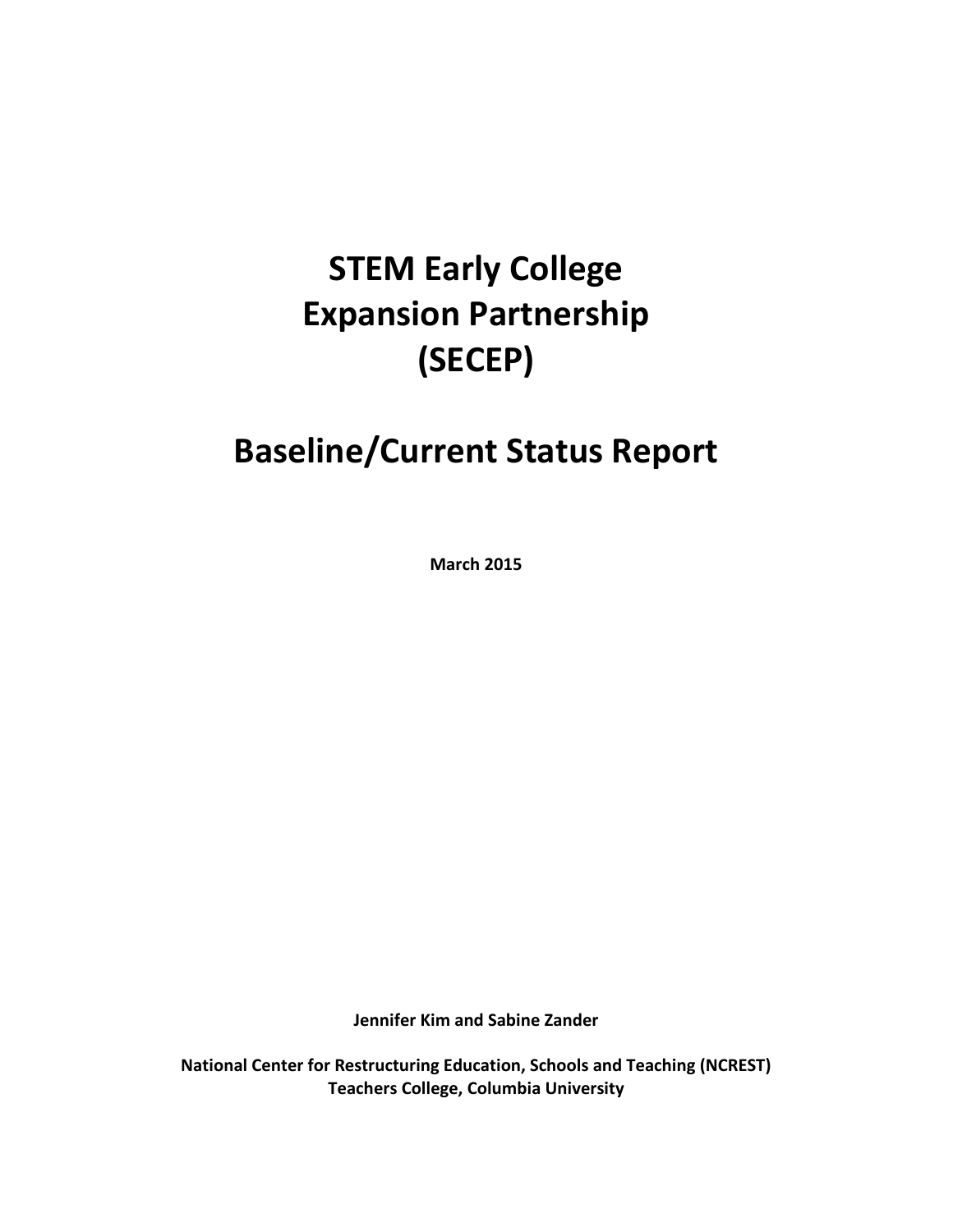## **Contents**

| Appendix A: SECEP High Schools - Enrollment Table, 2013-14          |
|---------------------------------------------------------------------|
| Appendix B: SECEP Middle Schools - Enrollment Table, 2013-14        |
| Appendix C: Assessment Data - SECEP Middle Schools                  |
| Appendix D: Assessment Data - Michigan SECEP High Schools           |
| Appendix E: Assessment Data - Bridgeport SECEP High Schools         |
| Appendix F: Graduation Rate - SECEP High Schools                    |
| Appendix G: Dropout Rate - SECEP High Schools                       |
| Appendix H: Attendance and Chronic Absenteeism - SECEP High Schools |
| Appendix I: Dual Enrollment Participation - SECEP High Schools      |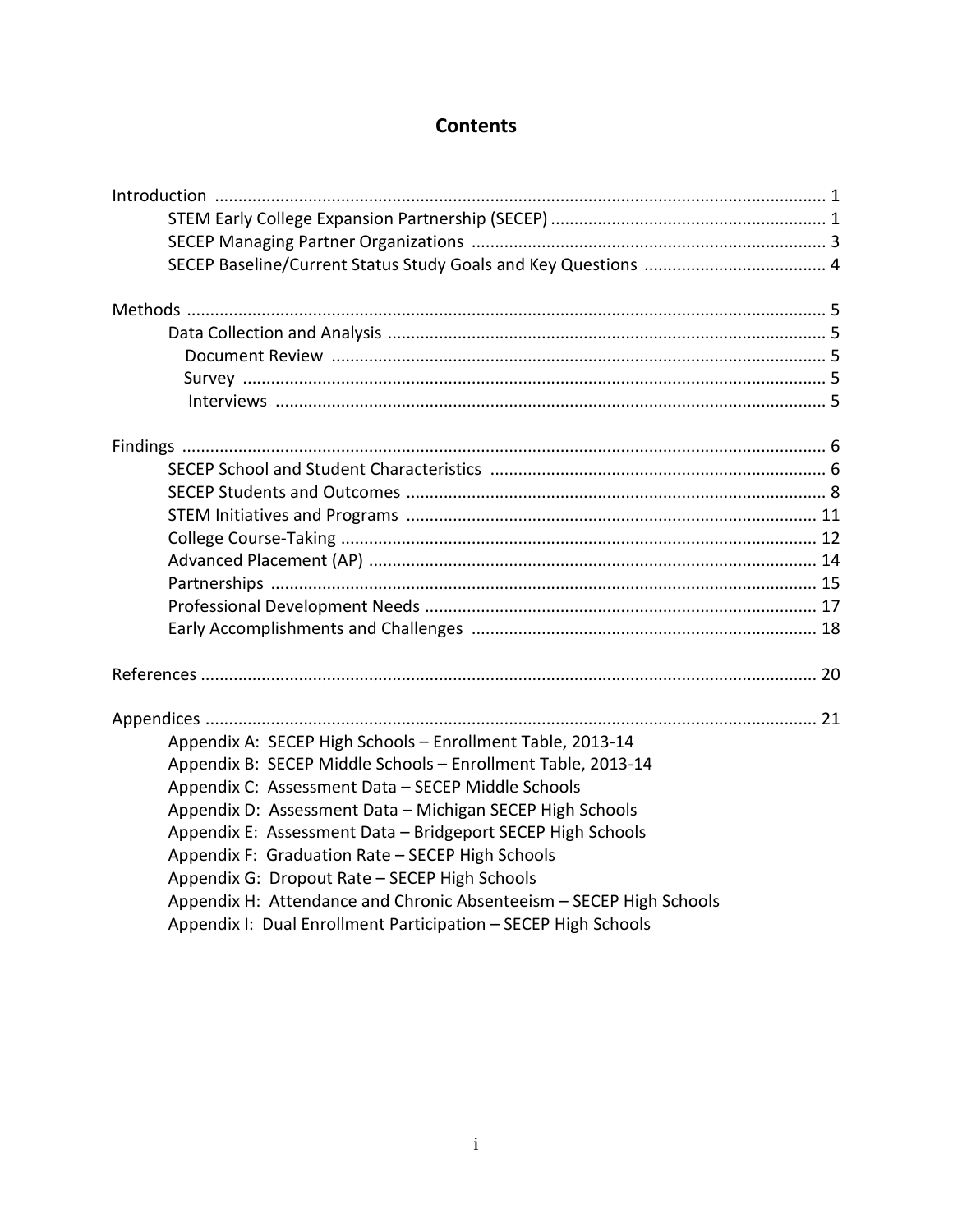## **Introduction**

This report presents findings of a baseline/current status study of the STEM Early College Expansion Partnership (SECEP) project. The National Center for Restructuring Education, Schools and Teaching (NCREST), the managing organization for SECEP, in collaboration with the leadership from partnering organizations Middle College National Consortium (MCNC) and Jobs For the Future (JFF), identified key topics for which baseline and current status information were needed to successfully move forward in SECEP planning and implementation across the schools and districts. The primary purpose of this report is to provide information on participating schools and districts, in order to: 1) inform the design and implementation of SECEP, and 2) provide current status and baseline data on the project and outcomes.

The baseline/current status study was conducted using several methods: analyzing publicly available school and district data, administering brief online surveys, conducting interviews, and reviewing relevant meeting notes. These data were analyzed and used in writing this report.

# **STEM Early College Expansion Partnership (SECEP)**

The STEM Early College Expansion Partnership (SECEP) – a five-year project funded by the United States Department of Education i3 Innovations Grant – proposes to improve STEM education and college readiness in participating school districts in Michigan and Connecticut by increasing high-quality professional development for teachers in STEM subjects and providing students with related STEM and college course-taking opportunities.

Over five years, SECEP will strive to improve STEM education for 22,000 high-need middle and high school students and boost access to relevant college courses by increasing the number of students enrolling in dual credit STEM courses and pursuing postsecondary credentials. SECEP is guided by the STEM Early College core design principles shown in Figure 1.



## Figure 1: STEM Early College Partnership (SECEP) Design Principles

Source: STEM Early College Expansion Partnership.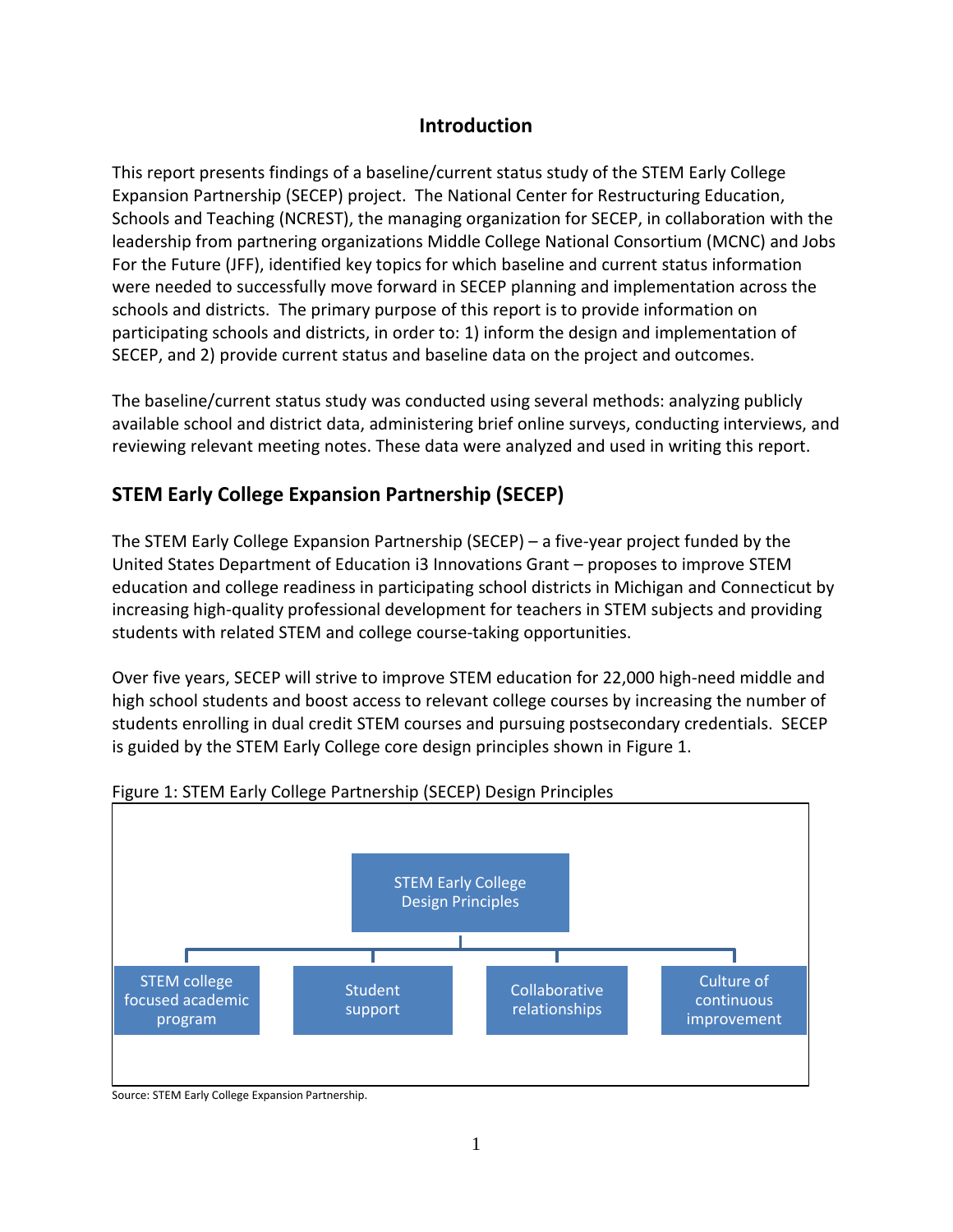SECEP aims to implement STEM Early College designs that significantly increase the success of underrepresented and high-need students by:

- Supporting schools in the development of a relevant and rigorous college and career ready program of study, and a comprehensive academic and social-emotional support system to help students achieve success in college preparatory high school and college courses, with an emphasis on STEM fields of study.
- Delivering professional development and coaching to improve the effectiveness of STEM teachers via activities that build STEM and pedagogical content knowledge through strategies such as problem-based learning and project-based learning.
- Developing school, district, and college partnerships to fully implement the STEM Early College design through alignment of high school and college coursework, professional development, school improvement initiatives, and a range of resources tied to the Early College model and STEM education.

The SECEP logic model, shown in Figure 2, summarizes the SECEP activities at the partner and district levels, implementation at the school-level, and student outcome goals.



## Figure 2: STEM Early College Partnership (SECEP) Logic Model

Source: STEM Early College Expansion Partnership.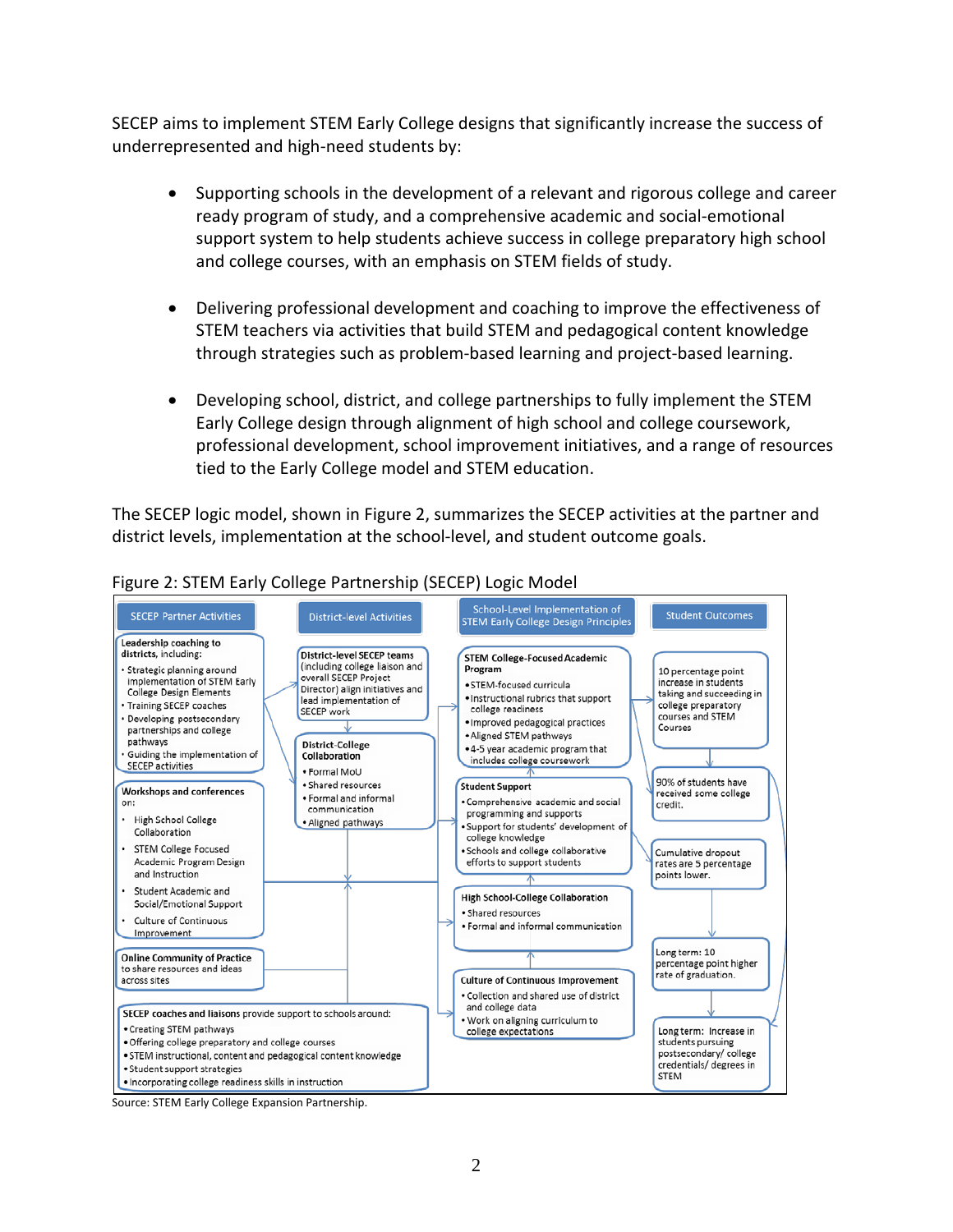## **SECEP Managing Partner Organizations**

The SECEP project involves multiple organizations. The National Center for Restructuring Education, Schools and Teaching (NCREST) manages the overall SECEP project, and together with the two partnering organizations – Jobs for the Future (JFF) and the Middle College National Consortium (MCNC) – provide professional development support and coaching to SECEP district and school-level teams in Michigan and Bridgeport. A SECEP leadership team, consisting of NCREST, JFF, and MCNC representatives, meets on a monthly basis to ensure ongoing communication and sharing of good practices among partnering organizations.

NCREST is located at Teachers College, Columbia University and has been involved in research, data support, and professional development work on middle and early colleges for over a decade. As the managing organization for the overall SECEP project, NCREST is leading the coordination and communication of project implementation, data support, and professional development across the partnering organizations. According to the NCREST leadership,

*NCREST is strongly committed to the success of the SECEP project. We believe that students engaged in middle and early colleges are transformed and learn to experience themselves as successful in college and in life. With the STEM focus in SECEP, students will have the opportunity to engage in rigorous, project-based learning that prepares them for postsecondary education and jobs in emerging career fields. Teachers College faculty bring outstanding, well-researched resources to enhance this effort.*

The MCNC is collaborating with the Center for Middle/Early College Partnerships at Mott Community College to provide leadership and coaching for the SECEP project in Michigan. Together, they have been providing technical assistance to middle early college schools in Michigan for several years with support from state and foundation grants. Based on their work supporting enhanced dual enrollment systems, the MCNC team is looking to "push that work forward" in implementing SECEP. An MCNC leader/coach pointed out that Early College designs and STEM were not necessarily new concepts for schools, but blending the two components – STEM and Early College – is the "work."

*[All the schools] knew what middle early colleges were. We had started the dual enrollment enhancement work. The attraction was that … Michigan has jobs to offer so schools were open to getting kids ready for targeted jobs and being prepared, 'We're open to being helped.' All the school districts had dual enrollment with schools, so it's not that new to them. Incorporating the STEM part is the work. They're doing STEM but not in this way.*

Like the MCNC team, JFF – partner organization for Bridgeport SECEP – has been supporting early colleges for more than a decade through various federal and foundation grants. In addition to the SECEP work in Bridgeport, JFF is also working with districts in Denver, Colorado and Texas on STEM Early College reforms as part of another federal i3 grant. The JFF team is taking the professional development support approach they've used in other large, urban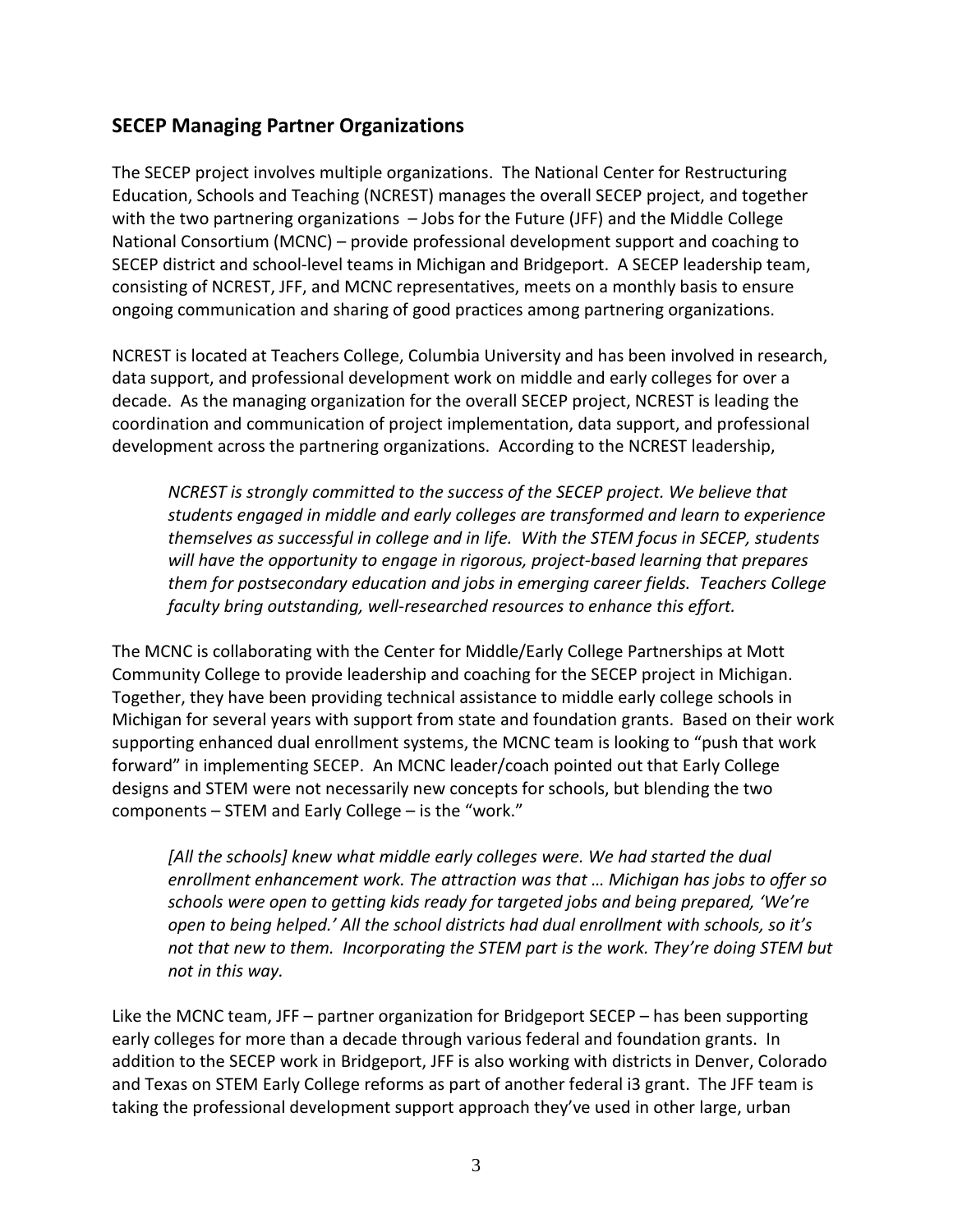school districts, and applying it to SECEP implementation in Bridgeport. As one JFF leader emphasized, "It's all about good instruction, leadership, and alignment." JFF worked with the Bridgeport district prior to the SECEP grant through the Gates-funded IPD grant, which focuses on structuring professional development in a relevant and meaningful way. Therefore, a goal early on was to integrate the SECEP and IPD projects. A JFF leader described the importance of connecting the core aspects of professional development:

*We wanted to show [the Bridgeport district] that this wasn't something separate. It's all about good instruction and leadership. But it's not that they're using the same language – IPD, i3, SECEP, they're not as familiar with the terms. But they are doing the work. […] Our goal is building capacity with the leaders and teachers since we have to leave later. Instructional coaches in the district, JFF coaches work with them. We work with instructional coaches in the classroom. It's not a separate PD. Our vision has always been working with coaches and working with teachers.* 

## **Baseline/Current Status Study Goals and Key Questions**

With support from partnering organizations – NCREST, MCNC, and JFF – the STEM-focused Early College design allows each school to develop a unique learning environment that reflects local contexts, interests, and needs.

The baseline/current status report is designed to address a series of questions about the current status and scope of STEM initiatives and college course-taking opportunities across participating schools and districts, with implications for ongoing STEM Early College program design, professional development and coaching, and collaborative relationship development. These questions include:

- 1) What are the characteristics of SECEP schools and students?
- 2) What are the outcomes for SECEP schools and students?
- 3) What is the status of other STEM initiatives or programs at the schools?
- 4) What is the status of college course-taking at the high schools?
- 5) What is the status of high school-postsecondary relationships and other partnerships?
- 6) What type of collaboration exists between high schools and feeder middle schools?
- 7) What are key areas of need for professional development in STEM and Early College?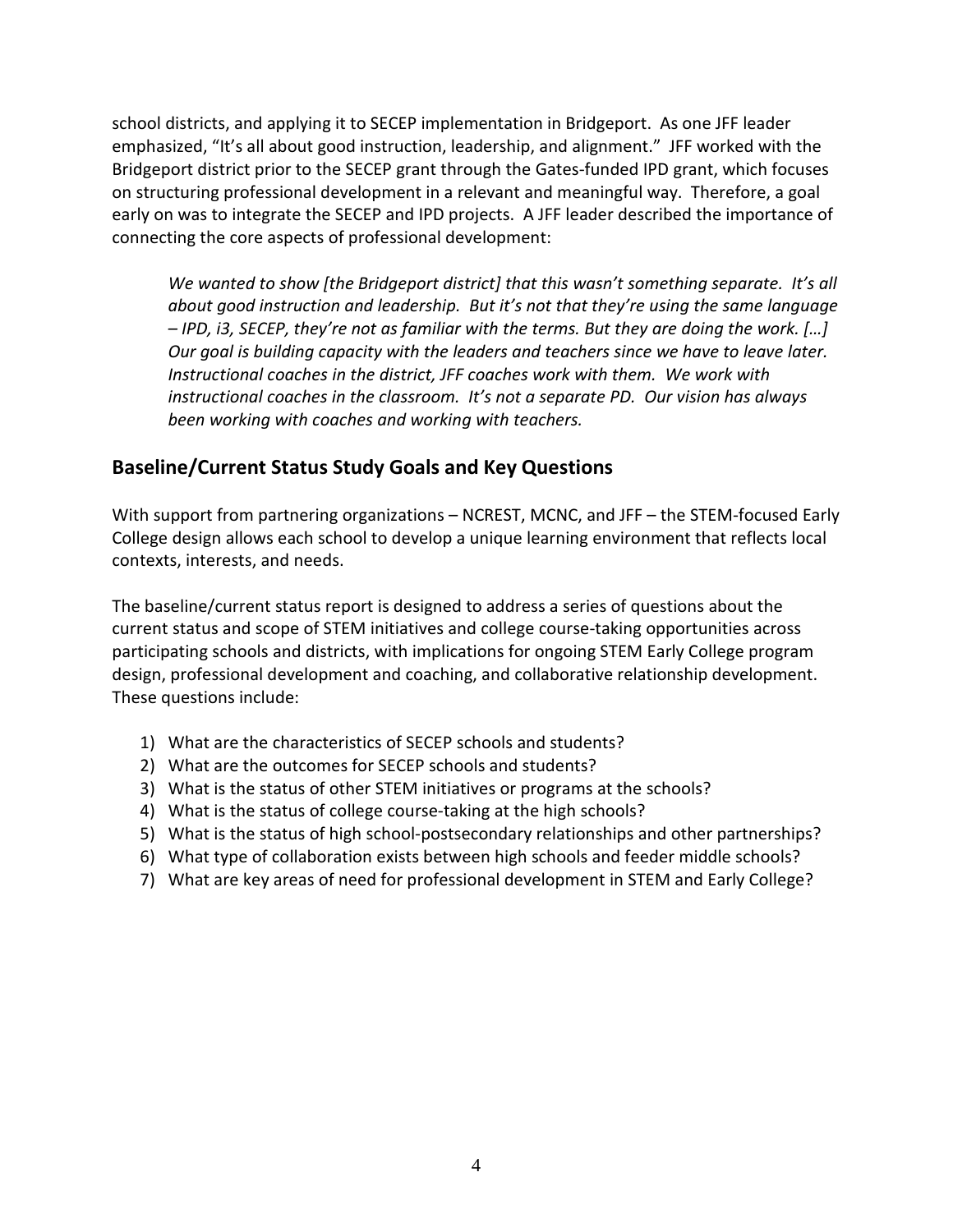## **Methods**

The baseline/current status study focused on aspects of STEM Early College and professional development, using a small-scale, mixed-methods design.

## **Data Collection and Analysis**

The following data sources were used for the baseline/current status study:

*Document Review* – Between August and November 2014, we reviewed a range of documents in order to obtain baseline profile information about the participating schools and students located across four districts in Michigan and one district in Connecticut. We used public databases and summary reports available through the Connecticut and Michigan Department of Education websites to compile relevant data points and create charts and figures on the SECEP schools. We also reviewed agendas, minutes, and notes from selected relevant meetings (e.g., professional development, planning meetings) to better understand the context and development of project implementation.

*Surveys* – During the month of October 2014, we administered a short online survey via Survey Monkey to all SECEP principals, one for middle schools and another for high schools. The survey items were similar except that the latter survey included additional questions about college course-taking. The goal of the survey was to collect basic information about the current status of targeted STEM education and college course-taking across the schools. Of the 34 SECEP schools<sup>[1](#page-6-0)</sup>, 26 high school and middle school principals completed the survey, resulting in a 76% response rate. Fourteen of the 16 high schools (88%) and 12 of the 18 middle schools (66%) were represented in the survey data. The survey data were reviewed and analyzed using a statistical software program. For the purposes of this report, the data were primarily disaggregated by middle and high school.

*Interviews* – Lastly, we conducted a total of five interviews with SECEP leaders from JFF and MCNC and district staff in Michigan between October and November 2014. We developed semi-structured protocols to guide the phone interviews, which lasted about 45-60 minutes. Interviewees were asked to share their experiences in supporting or coordinating the SECEP project implementation, and describe the current status of STEM and college course-taking features in the schools/districts, as well as professional development needs. The interview data supplemented the survey data from the school principals, providing more nuanced information on the schools' current status and potential areas for support.

<span id="page-6-0"></span><sup>&</sup>lt;sup>1</sup> Two of the high schools (Bark River-Harris and Dryden) serve middle and high school students, and one school (Nah Tah Wahsh Public School Academy) serves students in grades K-12. Surveys were targeted and administered to leaders at both the high school and middle school level.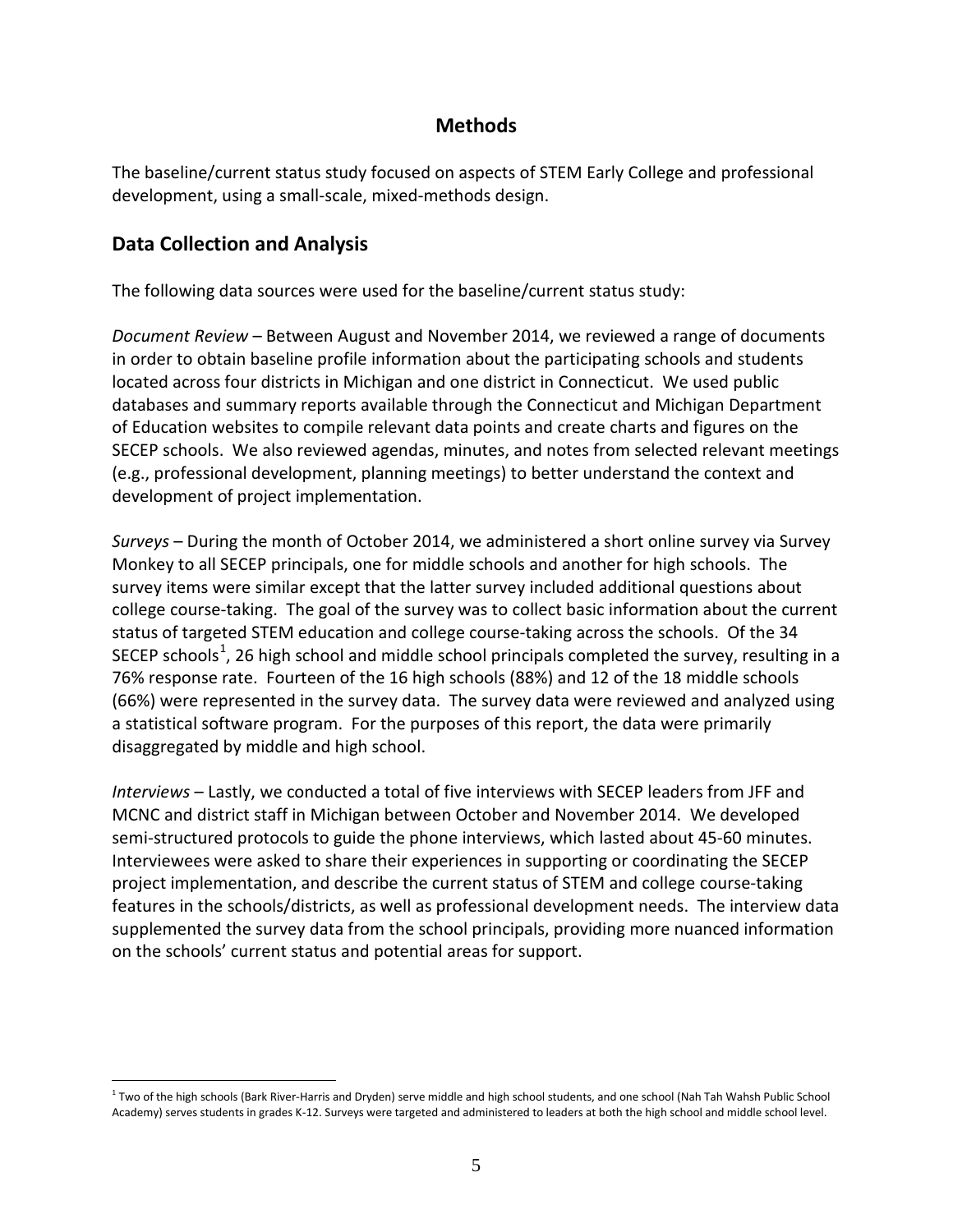## **Findings**

Some results of the baseline/current status study were as expected, while other aspects provide useful insights for the SECEP project team to consider in planning relevant supports to strengthen capacity across the schools, districts, and partnering organizations. In this section, we present findings from the study. First, we describe SECEP school characteristics and baseline data on student outcomes. Second, we highlight data on STEM and Early College features across the SECEP schools. Lastly, we conclude with professional development needs and some early accomplishments and challenges tied to SECEP.

## **SECEP School and Student Characteristics**

SECEP serves a total of 34 schools in Michigan and Connecticut 25 Michigan schools (12 middle schools and 13 high schools)<sup>[2](#page-7-0)</sup> across four intermediate school districts (ISDs), and nine Connecticut schools (six middle schools and three high schools from the Bridgeport district). Please refer to Appendix A and Appendix B for a complete list of SECEP high schools and middle schools and school-level enrollment information, grade levels served, free/reduced lunch eligibility, and other demographic data.

*Location* – In Michigan, three of the SECEP intermediate school districts are clustered in southern Michigan and the Delta-Schoolcraft ISD schools are located in the Upper Peninsula (see Figure 3). In Connecticut, the nine SECEP schools are all located in the Bridgeport school district, in the city of Bridgeport which is located in the southern part of the state (see Figure 4).



Figure 3: Map, Michigan SECEP

Source: Michigan Department of Education.





Source: sitesatlas.com

<span id="page-7-0"></span><sup>&</sup>lt;sup>2</sup> Two of the high schools (Bark River-Harris, Dryden) serve middle and high school students, and one school (Nah Tah Wahsh Public School Academy) serves grades K-12. The three schools are included on both high school and middle school tables in Appendix A and Appendix B.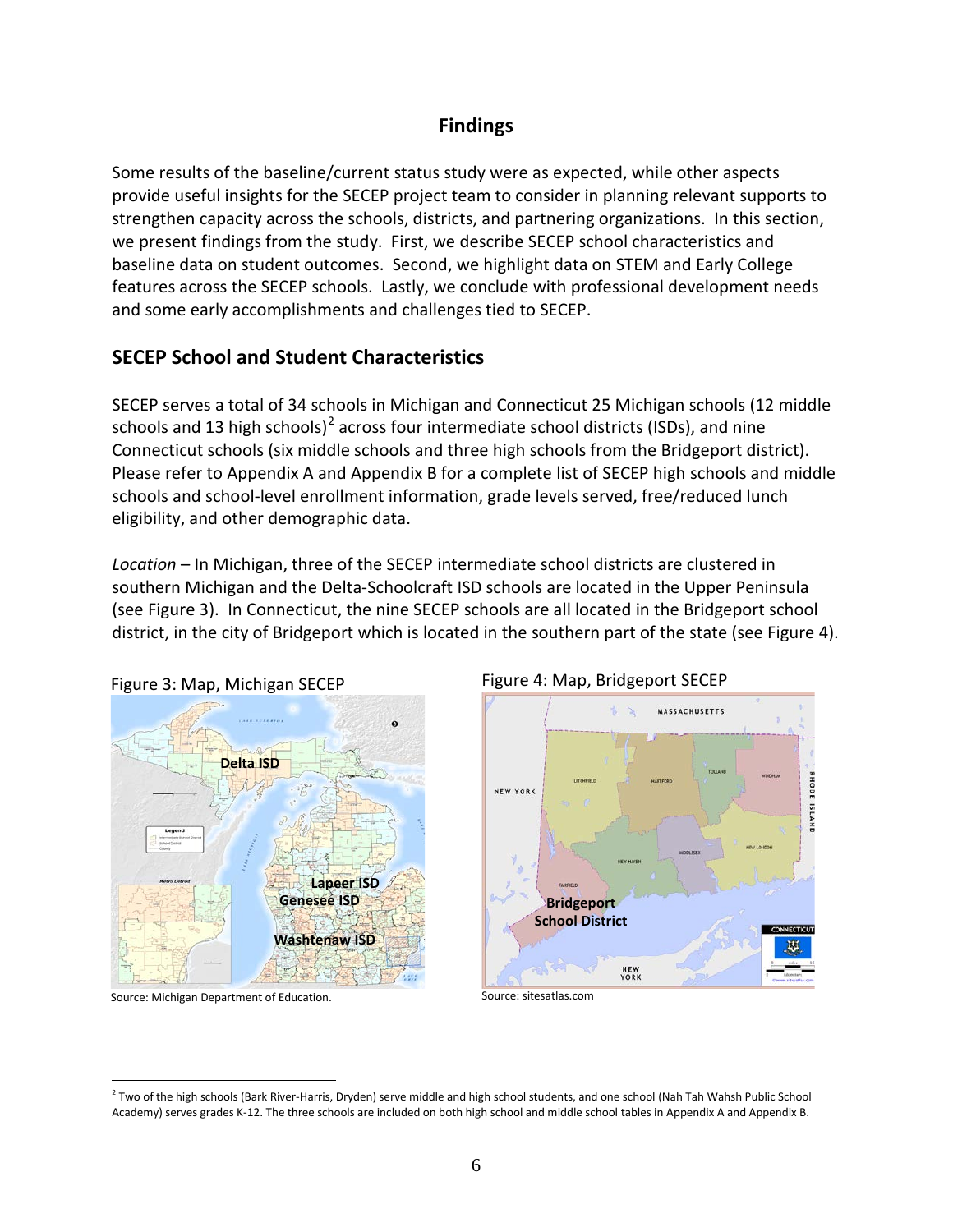While the Bridgeport, Connecticut schools are located in a midsize city, the Michigan schools include rural, town, and suburban locales as classified by the U.S. Department of Education. Table 1 provides the locales of participating ISDs/districts.

| <b>District/ISD and State</b> | <b>Locale Description Code*</b> |
|-------------------------------|---------------------------------|
| Delta-Schoolcraft, Michigan   | Rural: Remote, or Town: Remote  |
| Genesee, Michigan             | Suburb: Large                   |
| Lapeer, Michigan              | Rural: Fringe, or Town: Distant |
| Washtenaw, Michigan           | Suburb: Large                   |
| Bridgeport, Connecticut       | City: Midsize                   |

Table 1: SECEP Michigan and Bridgeport School District Locale Descriptions<sup>[3](#page-8-0)</sup>

Source: U.S. Department of Education, Institute of Education Sciences, National Center for Education Statistics (NCES).

\**Rural, Remote* = Census-defined rural territory more than 25 miles from an urbanized area and also more than 10 miles from an urban cluster. *Town, Remote* = Territory inside an urban cluster more than 35 miles from an urbanized area. *Rural, Fringe* = Census-defined rural territory less than or equal to 5 miles from an urbanized area, as well as rural territory less than or equal to 2.5 miles from an urban cluster. *Town, Distant* = Territory inside an urban cluster more than 10 miles and less than or equal to 35 miles from an urbanized area.

*Grade levels served* – In terms of grades served across the SECEP high schools, most (81%) have students enrolled in 9th-12th grades, while two schools serve 7th-12th grades and one school begins at Kindergarten and goes through 12th grade (see Figure 5).





 Sources: Connecticut State Department of Education, Michigan Center for Educational Performance and Information. Note: The two high schools serving grades 7-12 and the one high school serving grades K-12 shown in Figure 5 are also included in the cluster of middle (feeder) schools accounted for in Figure 6.

As shown in Figure 6, for the middle schools which feed into SECEP high schools, there is slightly more grade level variation. Half of the schools enroll students starting in grades 5, 6, or 7 through grade 8 and one-third, reflecting all six Bridgeport middle schools, serves students beginning in Pre-Kindergarten or Kindergarten through grade 8. Three of the feeder schools also serve high school students.

<span id="page-8-0"></span><sup>&</sup>lt;sup>3</sup> NCES locale codes are based on an address's proximity to an urbanized area (a densely settled core with densely settled surrounding areas). This is a change from the original system based on metropolitan statistical areas. The new system urban-centric locale code system uses four major territory classification types: city, suburban, town, and rural. Each of the four territory types has three subcategories. For city and suburb, these are gradations of size – large, midsize, and small. Towns and rural areas are further distinguished by their distance from an urbanized area. They can be characterized as fringe, distant, or remote. [http://nces.ed.gov/ccd/rural\\_locales.asp](http://nces.ed.gov/ccd/rural_locales.asp)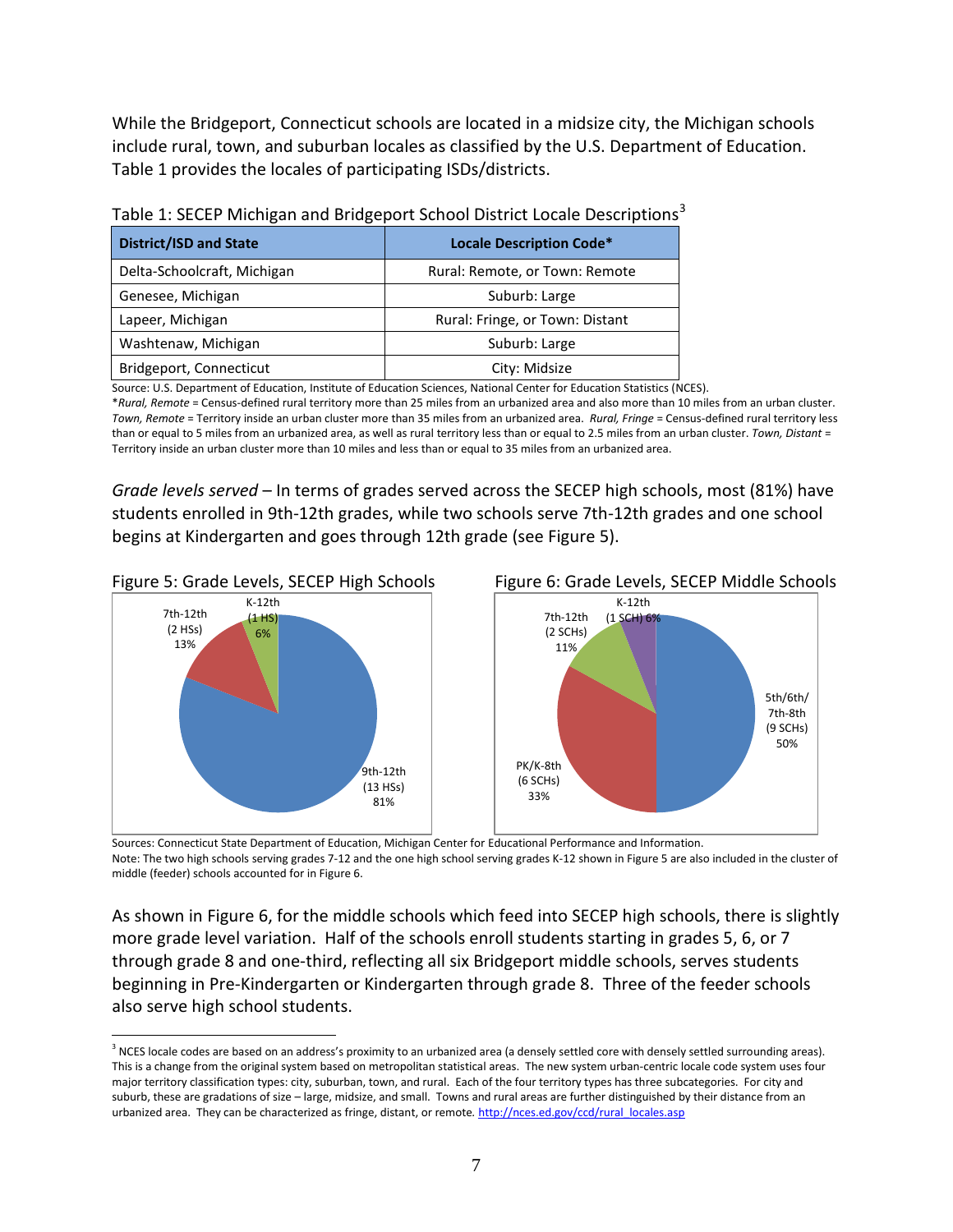*Size –* School size, as measured by the total number of students enrolled, was fairly evenly distributed into three groups across the SECEP high schools. As shown in Figure 7, 31% of the high schools enrolled more than 900 students. A slightly bigger proportion of the schools (38%) enrolled less than 500 students. Lastly, the third cluster of schools (31%) enrolled 500-766 students.

The middle schools varied in terms of school size more than their SECEP high school counterparts. The Pre-K or Kindergarten through grade 8 schools enrolled anywhere





Sources: Connecticut State Department of Education, Michigan Center for Educational Performance and Information.

Between 655 and 1,124 students. Even the more traditional grades 5, 6, or 7 through 8 middle schools varied in size from 353 total students enrolled to 1,052 students.

## **SECEP Students and Outcomes**

The schools participating in the SECEP project are considered high need schools. Aligned with the U.S. Department of Education i3 Grant criteria in defining *high needs*, SECEP uses the following definition for high need students: 1) low income, as measured by free or reduced lunch eligibility, and/or 2) performing below the proficiency level on state math and/or science tests (Please refer to the NCREST SECEP i3 proposal for more information).

*Free/Reduced lunch eligibility* – In Bridgeport, Connecticut, more than 95% of the students at all of the SECEP middle and high schools are free/reduced lunch eligible, as shown in Figure 8. There is more variation among SECEP schools in Michigan (see Figure 9). The majority of Michigan schools (92%) have one-third or more students identified as free/reduced lunch.





Sources: Connecticut State Department of Education, Michigan Center for Educational Performance and Information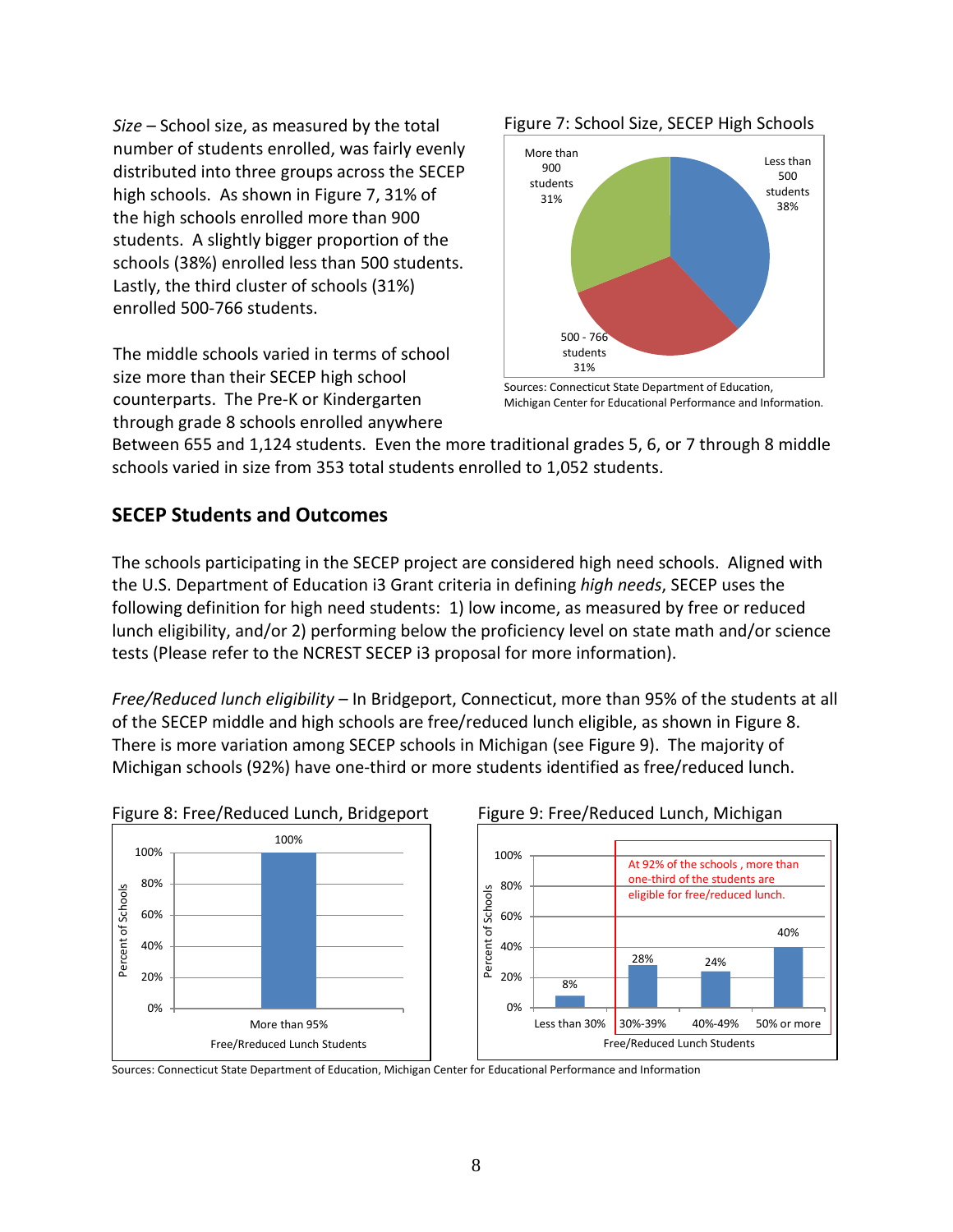*Academic proficiency* – For almost all the SECEP schools, the majority of their students are struggling to meet the standard proficiency levels on state math and science assessments.

Across all Michigan SECEP middle schools, at least half or more of their 8th grade students performed below the proficiency level on the state assessment (MEAP) for math and science. As shown in Table 2, the minimum and maximum percentages of a school's student population performing below proficient indicate that even for schools with the lowest percent of 'below proficient' students, 50% and 72% of their students performed below proficient in math and science respectively.

| <b>State Grade 8 Test, 2013-14:</b><br><b>Michigan Educational</b> | <b>Percent of Schools</b><br>with Half or More Students<br>'Below Proficient' | <b>Range for Percent of School's</b><br><b>Students 'Below Proficient'</b> |            |  |
|--------------------------------------------------------------------|-------------------------------------------------------------------------------|----------------------------------------------------------------------------|------------|--|
| <b>Assessment Program (MEAP)</b>                                   | $(N=11)$                                                                      | Min                                                                        | <b>Max</b> |  |
| MEAP Math                                                          | 100%                                                                          | 50%                                                                        | 90%        |  |
| <b>MEAP Science</b>                                                | 100%                                                                          | 72%                                                                        | 90%        |  |

| Table 2: Grade 8 State Assessment (MEAP), Michigan SECEP Middle Schools, 2013-14 |  |  |
|----------------------------------------------------------------------------------|--|--|
|                                                                                  |  |  |

Source: Michigan Center for Educational Performance and Information

For the Bridgeport SECEP middle schools, at least half or more of the 8th graders performed below the proficiency level on math and science assessments (CMT) at 67% and 86% of the schools respectively (see Table 3). The minimum and maximum percentages of a school's student population performing below proficient indicate that although a few schools had a low percentage of students below proficiency (4% and 29%), most of the schools had close to half or more of their students scoring below proficient.

Table 3: Grade 8 State Assessment (CMT), Bridgeport SECEP Middle Schools, 2012-13

| <b>State Grade 8 Test, 2013-14:</b>   | <b>Percent of Schools</b><br>with Half or More Students<br>'Below Proficient' | <b>Range for Percent of School's</b><br><b>Students 'Below Proficient'</b> |     |  |
|---------------------------------------|-------------------------------------------------------------------------------|----------------------------------------------------------------------------|-----|--|
| <b>Connecticut Mastery Test (CMT)</b> | $(N=6)$                                                                       | Min                                                                        | Max |  |
| <b>CMT Math</b>                       | 67%                                                                           | 4%                                                                         | 49% |  |
| <b>CMT Science</b>                    | 86%                                                                           | 29%                                                                        | 69% |  |

Source: Connecticut State Department of Education

Furthermore, when comparing CMT outcomes to the state goal benchmark, rather than the proficiency cut-off mark, higher percentages of students were below proficient across all schools. Please refer to Appendix C for middle school-level assessment information for Bridgeport and Michigan.

The assessment results are not that different for SECEP high schools. As shown in Table 4, in Michigan, the majority (half or more) of 11th grade students across all (100%) of the SECEP schools performed below the proficiency level on the state assessment (MME) for math and science. In addition, 64% and 58% of the students respectively, performed below proficient even at schools with the lowest percent of below proficient students. Please refer to Appendix D for high school-level assessment information for Michigan.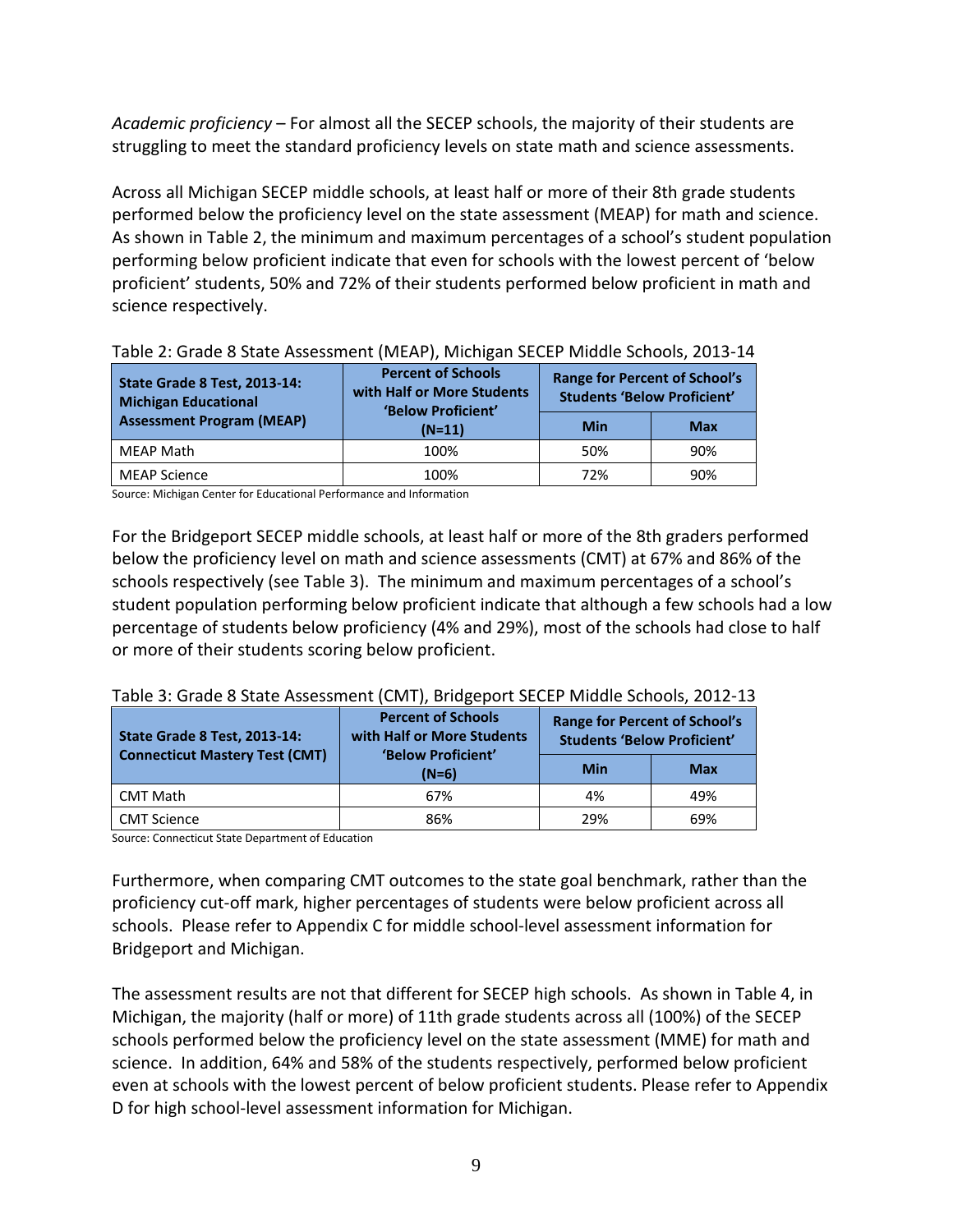| <b>State Grade 11 Test, 2013-14:</b> | <b>Percent of Schools</b><br>with Half or More Students | <b>Range for Percent of School's</b><br><b>Students 'Below Proficient'</b> |            |  |
|--------------------------------------|---------------------------------------------------------|----------------------------------------------------------------------------|------------|--|
| <b>Michigan Merit Exam (MME)</b>     | 'Below Proficient'<br>$(N=13)$                          | Min                                                                        | <b>Max</b> |  |
| MME Math                             | 100%                                                    | 64%                                                                        | 90%        |  |
| MME Science                          | 100%                                                    | 58%                                                                        | 90%        |  |

| Table 4: High School State Assessment (MME), Michigan SECEP High Schools, 2013-14 |  |  |  |  |
|-----------------------------------------------------------------------------------|--|--|--|--|
|-----------------------------------------------------------------------------------|--|--|--|--|

Source: Michigan Center for Educational Performance and Information

For Bridgeport SECEP high schools, the state assessment patterns were similar to Michigan where all the schools had half or more of their students performing below proficient. Furthermore, as shown in Table 5, the range of percentages show that 53% and 56% of the students performed below proficient, even at schools with the lowest percent of below proficient students in math and science respectively.

| Table 5. High School State Assessment (CAFT), DHugeport SECEFTIIGH Schools, 2012 13 |                                                                               |                                                                            |            |  |  |  |
|-------------------------------------------------------------------------------------|-------------------------------------------------------------------------------|----------------------------------------------------------------------------|------------|--|--|--|
| <b>State Grade 10 Test, 2013-14:</b><br><b>Connecticut Academic</b>                 | <b>Percent of Schools</b><br>with Half or More Students<br>'Below Proficient' | <b>Range for Percent of School's</b><br><b>Students 'Below Proficient'</b> |            |  |  |  |
| <b>Performance Test (CAPT)</b>                                                      | $(N=3)$                                                                       | Min                                                                        | <b>Max</b> |  |  |  |
| CAPT Math                                                                           | 100%                                                                          | 56%                                                                        | 77%        |  |  |  |
| CAPT Science                                                                        | 100%                                                                          | 53%                                                                        | 72%        |  |  |  |

#### Table 5: High School State Assessment (CAPT), Bridgeport SECEP High Schools, 2012-13

Source: Connecticut State Department of Education

According to ACT (2014), although many high school students are interested in STEM, improved math and science achievement is needed to foster success in STEM studies and careers.

*Graduation rates* – Graduation rates are fairly high across most SECEP schools where the majority of schools had an 80% or higher 4-year cohort high school graduation rate, and only three schools were below at 62%, 70%, and 75% respectively. Although graduation rates are fairly strong for most schools and are similar or slightly higher than their district average, the academic proficiency outcomes summarized in the previous section suggest that graduation rates need to be considered in conjunction with other outcomes of academic readiness and achievement. Please refer to Appendix F for school-level graduation rates and Appendix G for dropout rate information.





*Attendance* – Attendance rates are fairly high across all the SECEP high schools. As shown in Figure 10, all the schools had an 80% or higher attendance rate, and close to two-third of the schools (64%) had a 90% or higher attendance rate.

Sources: Connecticut State Department of Education, Michigan Center for Educational Performance and Information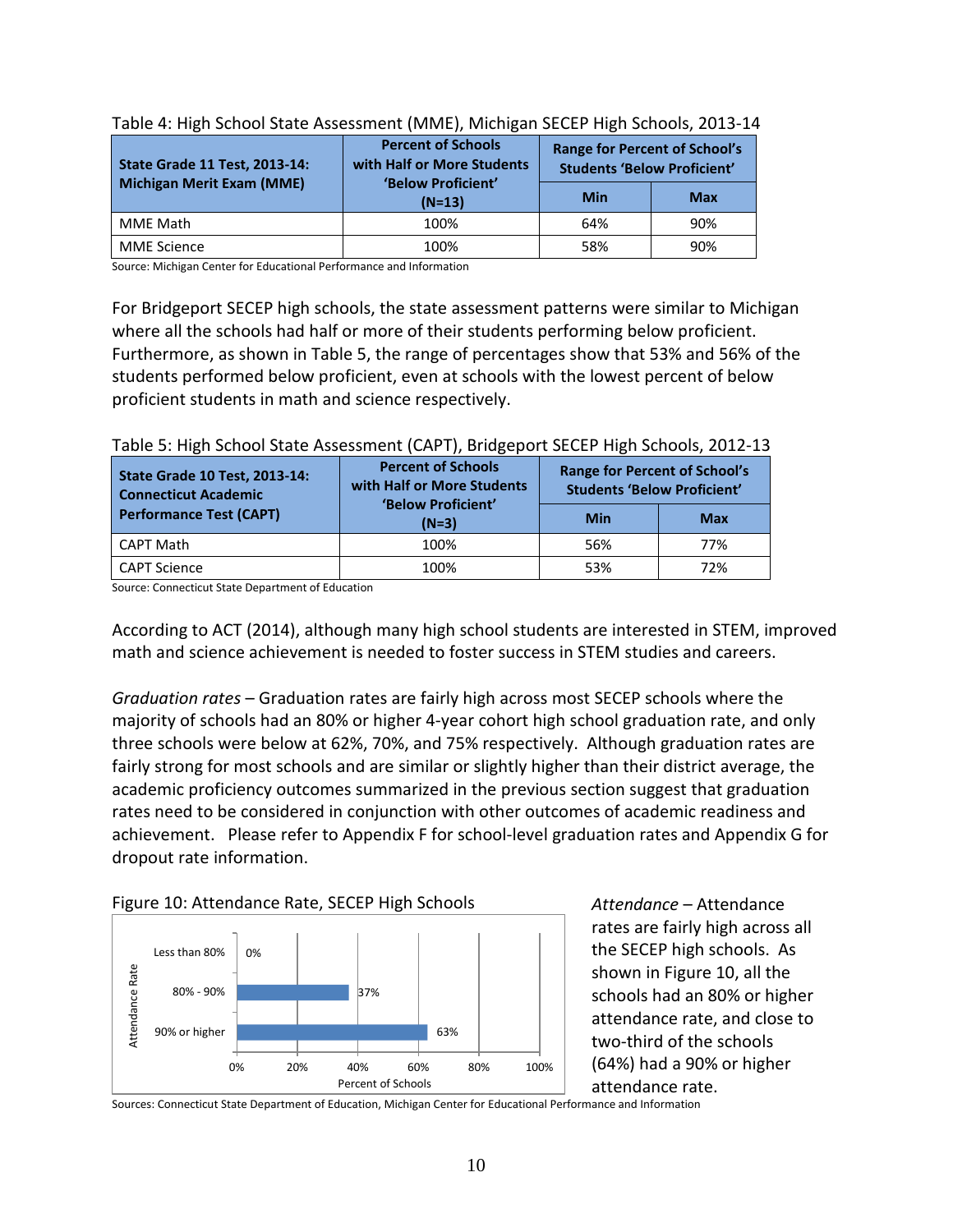However, chronic absenteeism rates were more distributed across schools (see Figure 11).



Figure 11: Chronic Absenteeism Rate, SECEP High Schools

Research has shown that chronic absenteeism is a strong predictor of dropping out of school (Allensworth & Easton, 2007; Balfanz & Byrnes, 2013). Please refer to Appendix H for school-level attendance rates and chronic absenteeism information.

Note: "Chronic Absenteeism" is defined as having missed more than 10 days of school. *Michigan: The U.S. Department of Education defines students as chronically absent if they have missed more than ten days of school within a given school year. Though the U.S. Department of Education defines truancy as more than ten unexcused absences, these charts do not differentiate between excused and unexcused absences. Connecticut: District/School Chronic Absenteeism Rate = A measure of how many students miss at least 10 percent of days enrolled for any reason including excused and unexcused absences and days absent due to out of school suspensions served.* Sources: Connecticut State Department of Education, Michigan Center for Educational Performance and Information

## **STEM Initiatives and Programs**

The majority of the findings in this section forward are based on survey responses from SECEP baseline/current status survey of school leaders and interviews with district team members. These data help to highlight STEM and Early College features that already in place or in need of development across the participating SECEP schools.

The SECEP project has introduced a targeted STEM initiative and programming to many of the participating SECEP schools. Less than half (43%) of the high schools had other STEM initiatives in place aside from the SECEP project (see Figure 12). The lack of STEM-focused initiatives is even more noticeable among the middle schools where only 17% had non-SECEP STEM programs in place (see Figure 13).





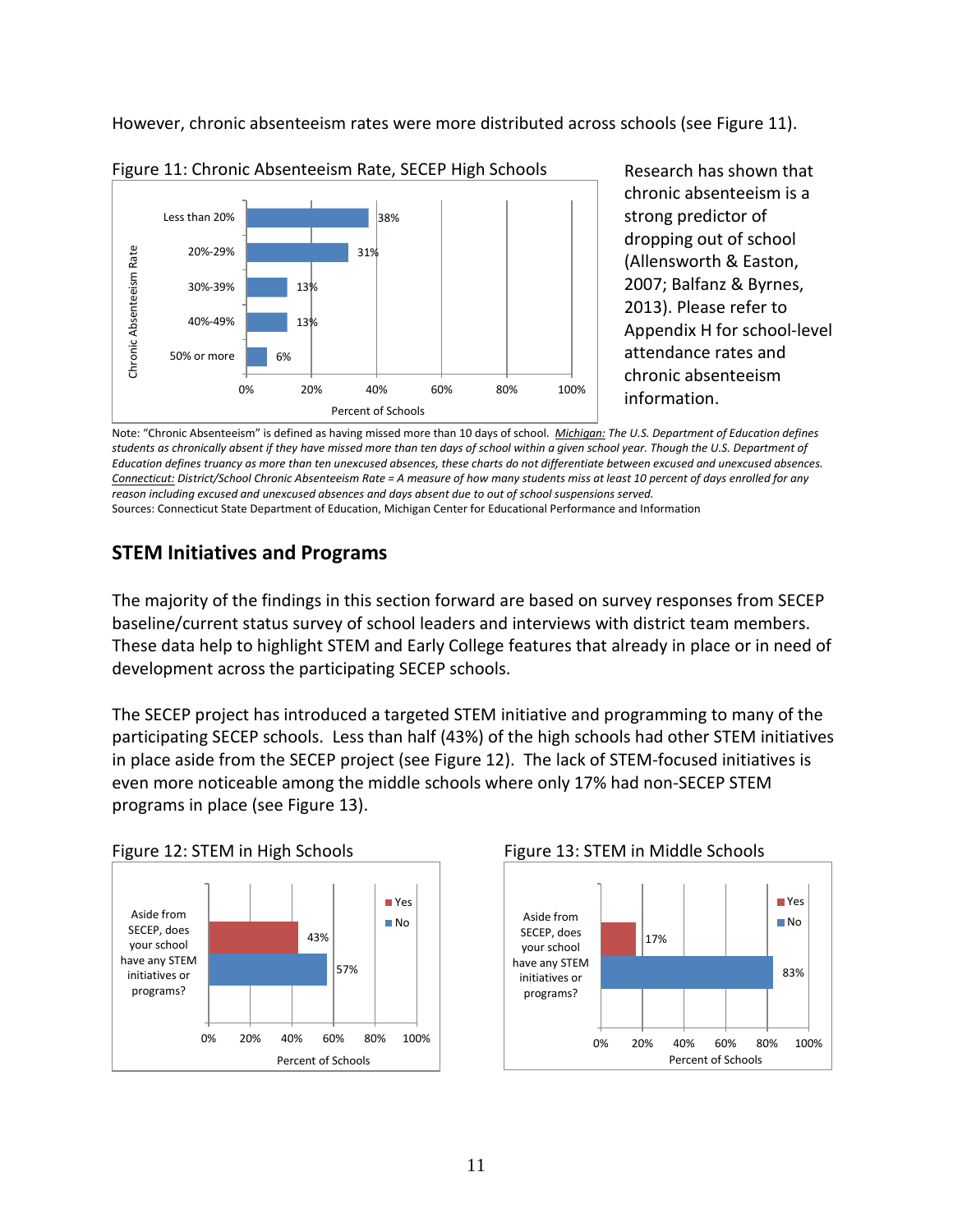The SECEP district coordinators were also in agreement with most of the school principals and indicated that other STEM initiatives or programs were not widely implemented. The following sentiment was expressed by one of the coordinators:

*Some of our local schools have done a few things, but to say that STEM across the curriculum exists, we are far away from that. We are hoping that this will happen through the grant.*

Examples given of other school-based STEM initiatives included the following: a robotics program/team, a STEM-themed small learning community school-within-a-school, Project Lead The Way, an engineering camp, programs through the district math and science center, a NASA project-based learning partnership, Advanced Placement course-taking in science and math subjects, and an iPD grant aimed at redesigning professional development systems to increase overall teacher and student success across the subjects.

In addition, various external organizations are working with SECEP schools and their students on STEM education or experiences. Colleges and universities are providing STEM-related college course-taking opportunities for students, in addition to general subject courses. Other external organizations supporting STEM at schools included FIRST (For Inspiration and Recognition of Science and Technology), Toyota, an engineering company sponsor for a school's robotics team, and the local career and technical center. A few of the schools also indicated that they are considering working with stem.org in the future.

# **College Course-Taking**

Since participation in college coursework is a key feature of the Early College model, we wanted to know the current status of college course-taking across the SECEP high schools, such as the types of colleges and universities where students take courses, college course-taking cohort designs, instructor type, and the extent of college course-taking among students.



# Figure 14: College/University Partner Type

Students at SECEP schools take college courses at multiple types of colleges and universities. As shown in Figure 14, both 2-year and 4-year colleges provide dual enrollment courses in half of the schools (50%), and 29% of the schools only partner with a 2-year college. Three schools (21%) indicated that online course offerings from other colleges were also available in addition to courses at their 2-year college partner institutions.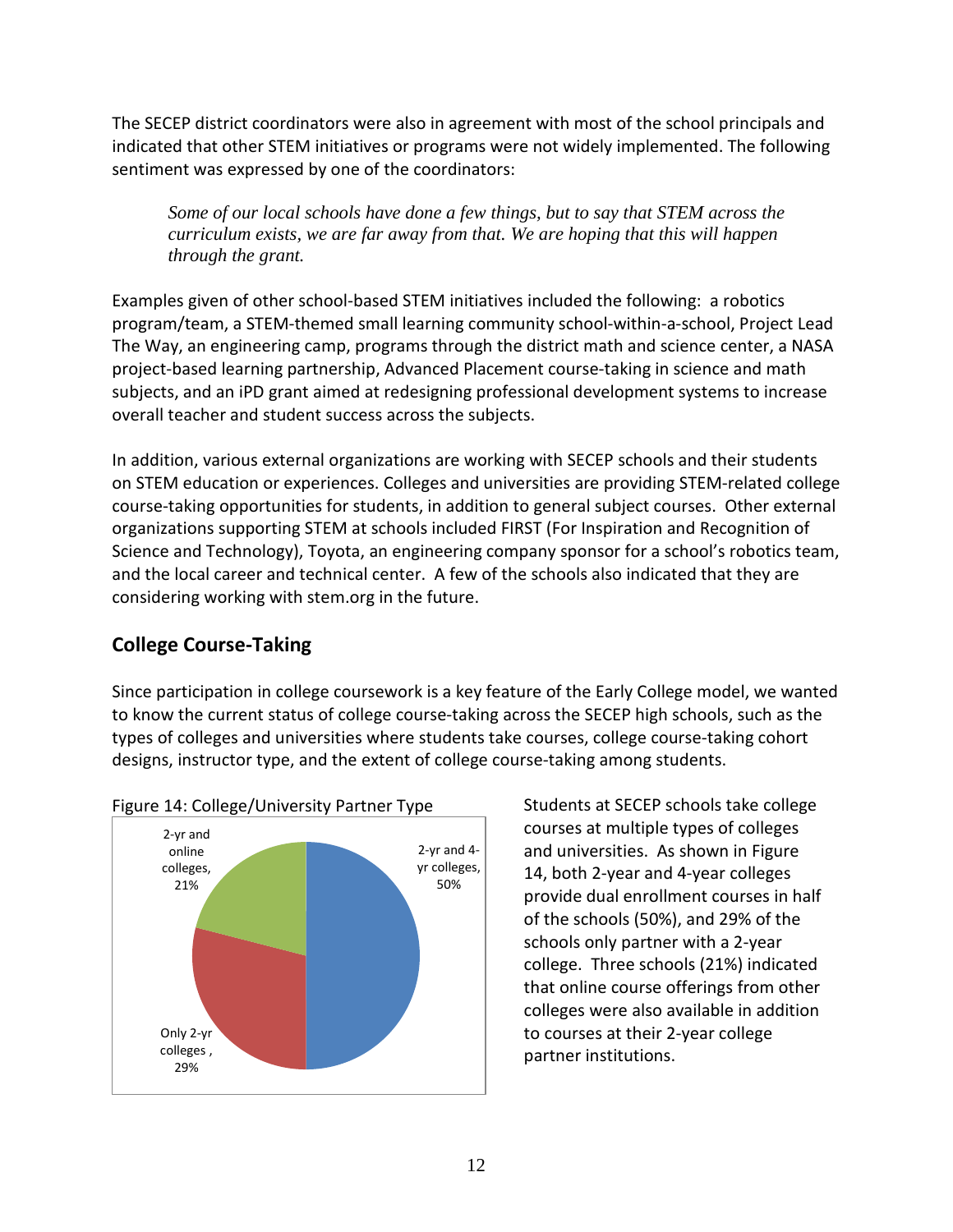SECEP schools use different cohort designs for their students in college courses. School leaders were asked to select all the different ways in which students enroll in college courses. Figure 15 shows that individually enrolling students in college courses mixed in with college students is the most popular college course-taking design (79% of schools), followed by enrolling students as a group of high school students (50%), and then as a group of high school students mixed in with other college students (36%).





The large majority of schools (86%) reported that high school students are typically enrolled in college courses taught by college instructors, while three of the schools (21%) indicated that college-level courses are taught by high school instructors certified to teach the college courses (see Figure 16).





Note: The percentage total does not equal 100% since some schools selected more than one option.

College course-taking among some students occurs across all the SECEP high schools, and on a smaller scale for most of the schools. For the majority of schools (71%), students taking college courses do so in the upper grades (11 and 12), and typically take one or two courses during the school year (see Table 6).

Note: The percentage total does not equal 100% since some schools selected more than one option.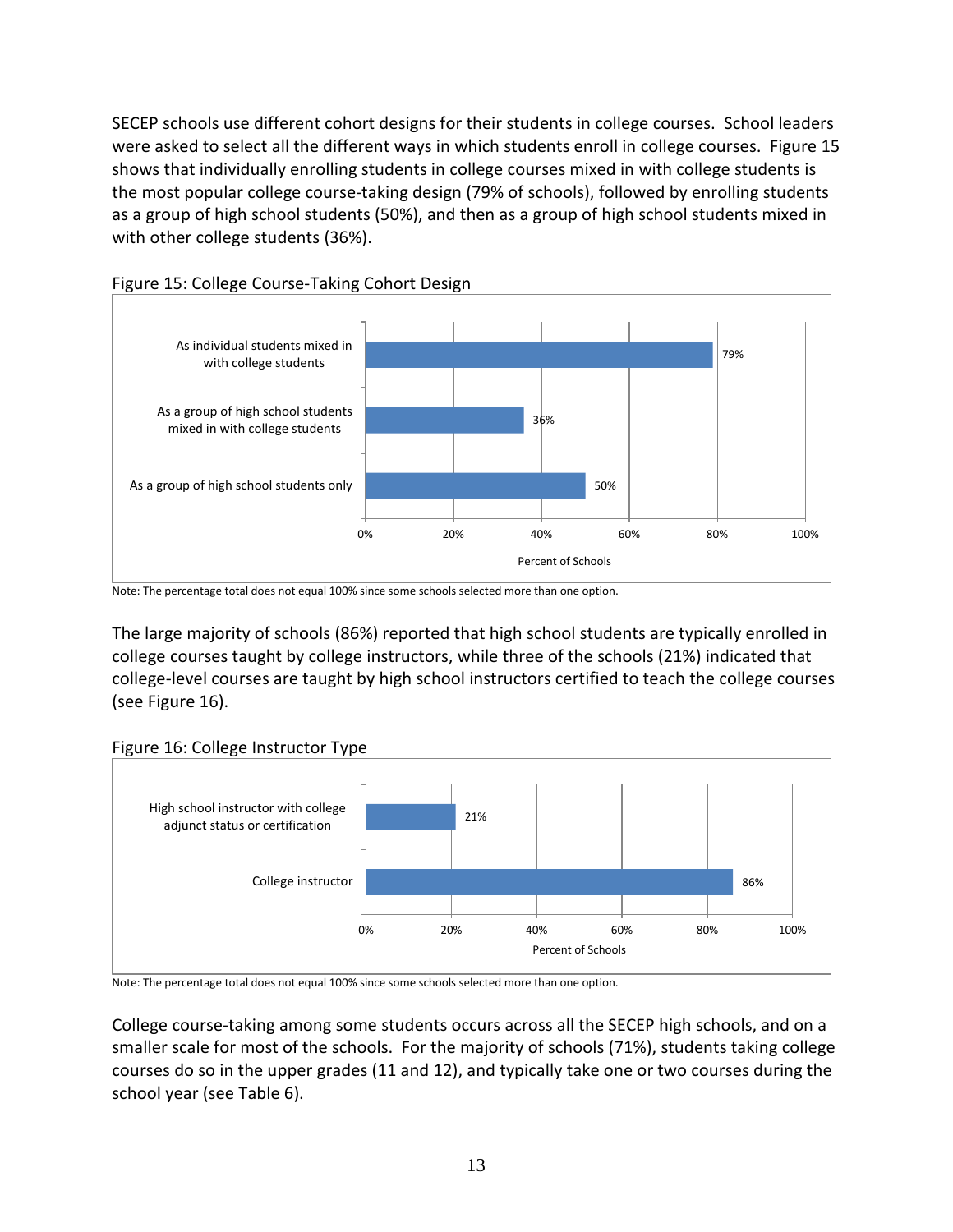|                     | <b>College Course-Taking, 2013-14</b> |                              |                                 |                                                    |
|---------------------|---------------------------------------|------------------------------|---------------------------------|----------------------------------------------------|
| <b>High School*</b> | <b>Grade levels</b><br>of students    | <b>Number of</b><br>students | <b>Percent of</b><br>Students** | <b>Number of Courses</b><br><b>Typically Taken</b> |
| $\mathbf{1}$        | 12                                    | 15                           | 1%                              | 1                                                  |
| $\overline{2}$      | 10, 11, 12                            | 22                           | 2%                              | 1                                                  |
| 3                   | 11, 12                                | 17                           | 2%                              | 1                                                  |
| 4                   | 11, 12                                | 17                           | 3%                              | 4                                                  |
| 5                   | 11, 12                                | 20                           | 4%                              | $\overline{2}$                                     |
| 6                   | 10, 11, 12                            | 52                           | 5%                              | $\mathbf{1}$                                       |
| 7                   | 11, 12                                | 100                          | 5%                              | $\overline{2}$                                     |
| 8                   | 11, 12                                | 50                           | 5%                              | $\overline{2}$                                     |
| 9                   | 10, 11, 12                            | 47                           | 6%                              | $\overline{2}$                                     |
| 10                  | 11, 12                                | 3                            | 7%                              | $\overline{2}$                                     |
| 11                  | 9, 10, 11, 12                         | 51                           | 11%                             | 1                                                  |
| 12                  | 11, 12                                | 33                           | 16%                             | 4                                                  |
| 13                  | 11, 12                                | 75                           | 23%                             | $\overline{2}$                                     |
| 14                  | 11, 12                                | 97                           | N/A                             | $\overline{2}$                                     |

Table 6: College Course-Taking Summary, SECEP High Schools

\*High schools are listed from low to high percent of students who took college courses.

\*Percentages were calculated by dividing the number of college course-taking students by the total number of students enrolled in the school. Note: The data presented in the table are based on SECEP Baseline/Current Status survey data.

To calculate the percentage of students taking college courses (dual enrollment participation), we reviewed two data sources: publicly available data from state websites and survey data provided by principals. The percentages calculated from the two data sources were fairly similar. The data shown in Table 6 is from the survey. Please refer to Appendix I for schoollevel dual enrollment participation information analyzed using publicly available state data.

## **Advanced Placement (AP)**

In addition to dual enrollment, we also wanted know about Advanced Placement (AP) course offerings since these provide alternative ways for students to experience college-level courses. As shown in Figure 17, the majority of SECEP high schools (71%) offer AP courses to their students.

The four SECEP high schools that do not offer AP courses were also the schools with the highest percent of students enrolled in college courses (refer back to Table 6).



Figure 17: AP Course Availability, SECEP Schools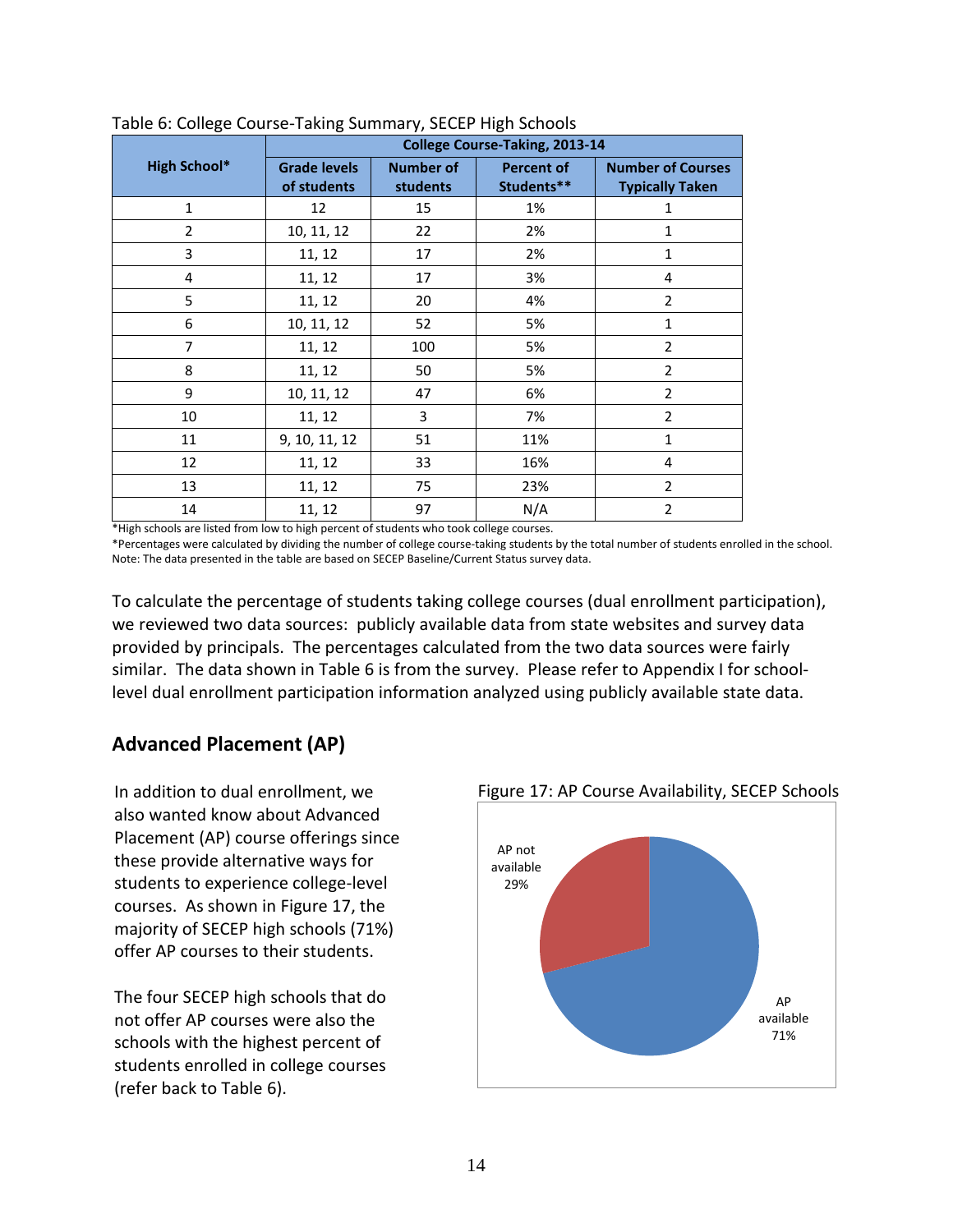For the SECEP schools that offer AP coursework, a variety of subjects are offered. As shown in Table 7, AP English (Composition, Literature or Language) is offered at all the schools, and AP Calculus and at least one AP science course is offered at all but two of the schools. Table 7 also indicates there is a fair amount of students taking AP courses at some of the SECEP schools.

| <b>High</b><br>School* | <b>AP Subjects Offered</b>                                                                                                 | <b>Number of</b><br><b>Students Who</b><br><b>Took At Least 1 AP</b><br>course, 2013-14 | <b>Percent of</b><br><b>Students Who</b><br><b>Took At Least 1 AP</b><br>course, 2013-14** |
|------------------------|----------------------------------------------------------------------------------------------------------------------------|-----------------------------------------------------------------------------------------|--------------------------------------------------------------------------------------------|
| $\mathbf{1}$           | Composition & Lit                                                                                                          | 0                                                                                       | 0%                                                                                         |
| $\overline{2}$         | English, Spanish                                                                                                           | 30                                                                                      | 3%                                                                                         |
| $\overline{3}$         | Composition & Lit, History, Spanish,<br>Biology, Chemistry, Statistics, Calculus                                           | 60                                                                                      | 6%                                                                                         |
| 4                      | Composition & Lit, US History,<br>Chemistry, Calculus                                                                      | 40                                                                                      | 6%                                                                                         |
| 5                      | English Literature, English Language, US History,<br>Spanish, Calculus                                                     | 80                                                                                      | 7%                                                                                         |
| 6                      | English Literature, English Language, US History,<br>Government, Psychology, Spanish,<br>Biology, Chemistry, Calculus      | 150                                                                                     | 8%                                                                                         |
| 7                      | Composition & Lit, American History, World History,<br>Government, Psychology,<br>Biology, Chemistry, Statistics, Calculus | 100                                                                                     | 13%                                                                                        |
| 8                      | Composition & Lit, US History, World History,<br>Physics, Calculus                                                         | 75                                                                                      | 15%                                                                                        |
| 9                      | English, World History, US History, Psychology,<br>Biology, Chemistry, Calculus                                            | 226                                                                                     | 15%                                                                                        |
| 10                     | English, Biology, Chemistry, Statistics, Calculus                                                                          | 150                                                                                     | 20%                                                                                        |

Table 7: AP Coursework Summary, SECEP Schools

\*High schools are listed from low to high percent of students who took at least 1 AP course.

\*\*Percentages were calculated by dividing the number of AP course-taking students by the total number of students enrolled in the school.

## **Partnerships**

Developing and cultivating partnerships across organizations is key aspect of SECEP, and we wanted to better understand the status of school-college partnerships, as well as collaboration between high schools and middle schools. All the SECEP high schools are already connected to college and university partners through college course-taking opportunities for their students. A list of the 12 colleges and universities where students take college courses is provided in Table 8.

#### Table 8: College Partners, SECEP schools

|                      | $1812$ or concrete the chero, officially<br><b>Colleges/Universities where high school students</b> |  |  |  |  |
|----------------------|-----------------------------------------------------------------------------------------------------|--|--|--|--|
| take college courses |                                                                                                     |  |  |  |  |
| <b>Bridgeport</b>    | <b>Fairfield College</b>                                                                            |  |  |  |  |
|                      | <b>Housatonic Community College</b>                                                                 |  |  |  |  |
|                      | University of Connecticut                                                                           |  |  |  |  |
| Michigan             | <b>Baker College</b>                                                                                |  |  |  |  |
|                      | Bay d'Noc College                                                                                   |  |  |  |  |
|                      | Eastern Michigan University                                                                         |  |  |  |  |
|                      | <b>Kettering University</b>                                                                         |  |  |  |  |
|                      | <b>Macomb Community College</b>                                                                     |  |  |  |  |
|                      | <b>Mott Community College</b>                                                                       |  |  |  |  |
|                      | St. Clair Community College                                                                         |  |  |  |  |
|                      | University of Michigan, Ann Arbor                                                                   |  |  |  |  |
|                      | University of Michigan, Flint                                                                       |  |  |  |  |
|                      | Washtenaw Community College                                                                         |  |  |  |  |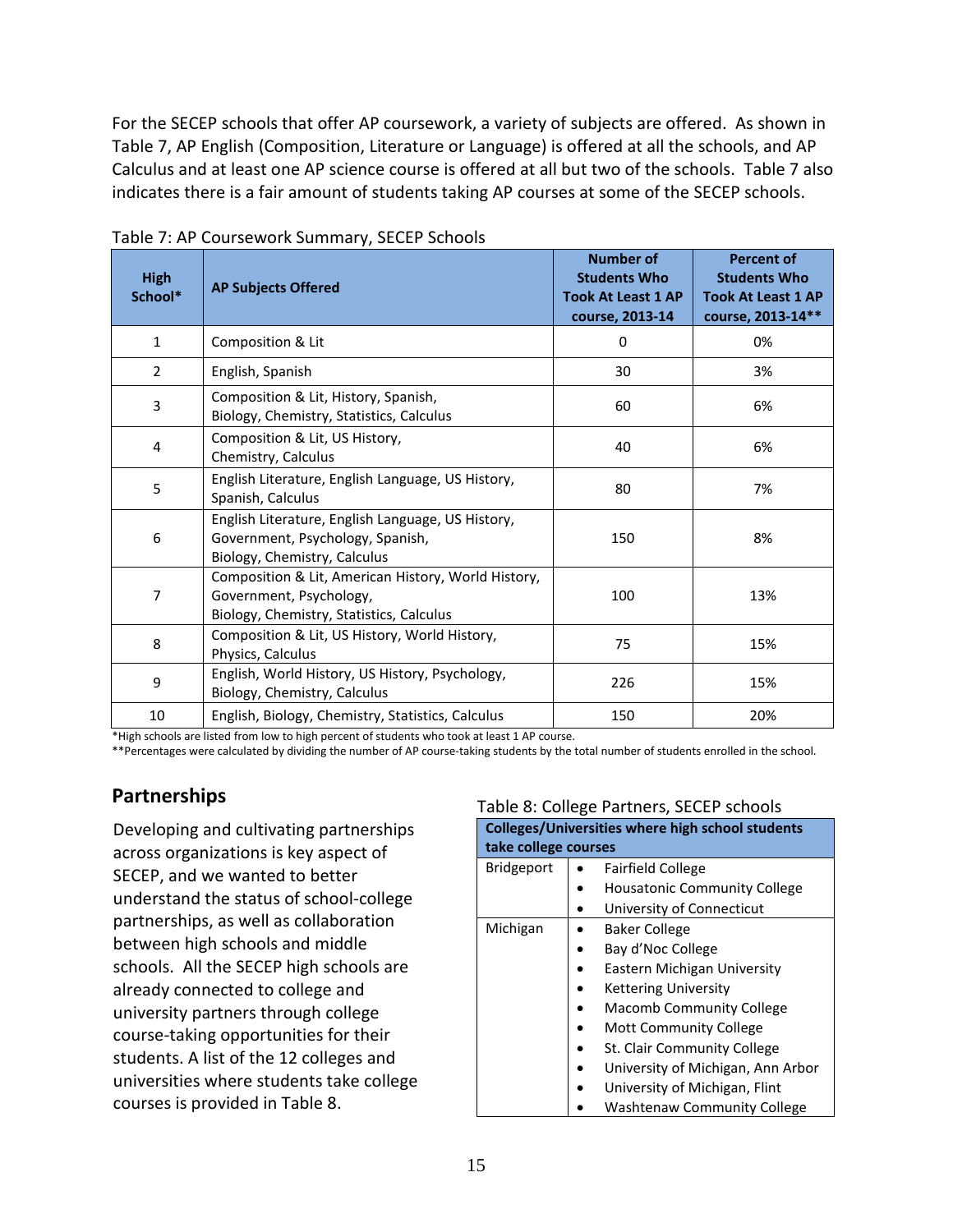All SECEP high schools indicate meeting with their college partner. In order to gauge the nature of these meetings, we asked school leaders how often they met with their college partner to discuss the following topics: *High school readiness, college readiness, student support, student career preparation, STEM education, and professional development coordination*. Their responses are summarized in Table 9.

| <b>Percent of High Schools that Met This Frequently</b><br>with College Partner to Discuss the Following Topics (N=14) |            |            |         |            |  |  |
|------------------------------------------------------------------------------------------------------------------------|------------|------------|---------|------------|--|--|
| Once a<br><b>Not</b><br>Once a<br>Once a<br><b>Topic</b><br>indicated<br>month<br>semester<br>year                     |            |            |         |            |  |  |
| High school readiness                                                                                                  | $36\% (5)$ | $36\%$ (5) | 14% (2) | 14% (2)    |  |  |
| College readiness                                                                                                      | 43% (6)    | $29\%$ (4) | 14% (2) | 14% (2)    |  |  |
| Student support                                                                                                        | 14% (2)    | 58% (8)    | 14% (2) | 14% (2)    |  |  |
| Career preparation                                                                                                     | $21\%$ (3) | 29% (4)    | 14% (2) | $36\%$ (5) |  |  |
| <b>STEM</b> education                                                                                                  | 14% (2)    | $21\%$ (3) | 29% (4) | $36\%$ (5) |  |  |
| Professional development<br>coordination                                                                               | 29% (4)    | 14% (2)    | 14% (2) | 43% (6)    |  |  |

## Table 9: Frequency of High School-College Meetings to Discuss Given Topics

The SECEP project is unique in that it involves both high schools and middle schools. The SECEP goal is to prepare students for STEM readiness and college course-taking in middle school while simultaneously working within the high schools. We wanted to know the degree to which high schools and their middle schools meet or communicate with one another.

The majority of high school principals (86%) and middle school principals (67%) reported that meetings did occur between the two entities. Similar to the school-college relationship questions, we asked middle and high school leaders how often they met with their counterpart schools to discuss the following topics: *High school readiness, college readiness, student support, student career preparation, STEM education, and professional development coordination*. As shown in Table 10, high school and middle school principals had a shared perception about the topics they discussed more often and those that occurred less often.

| <b>School Perspective</b> | <b>Topics Discussed Most Often</b>    | <b>Topics Discussed Less Often</b> |
|---------------------------|---------------------------------------|------------------------------------|
| According to              | Student support                       | College readiness                  |
| High School               | High school readiness                 | Student career preparation         |
| Leaders                   | Professional development coordination | <b>STEM education</b>              |
| According to              | Student support                       | College readiness                  |
| Middle School             | High school readiness                 | Student career preparation         |
| Leaders                   | Professional development coordination | <b>STEM education</b>              |

Table 10: Topics Discussed in Middle School-High School Meetings According to Principals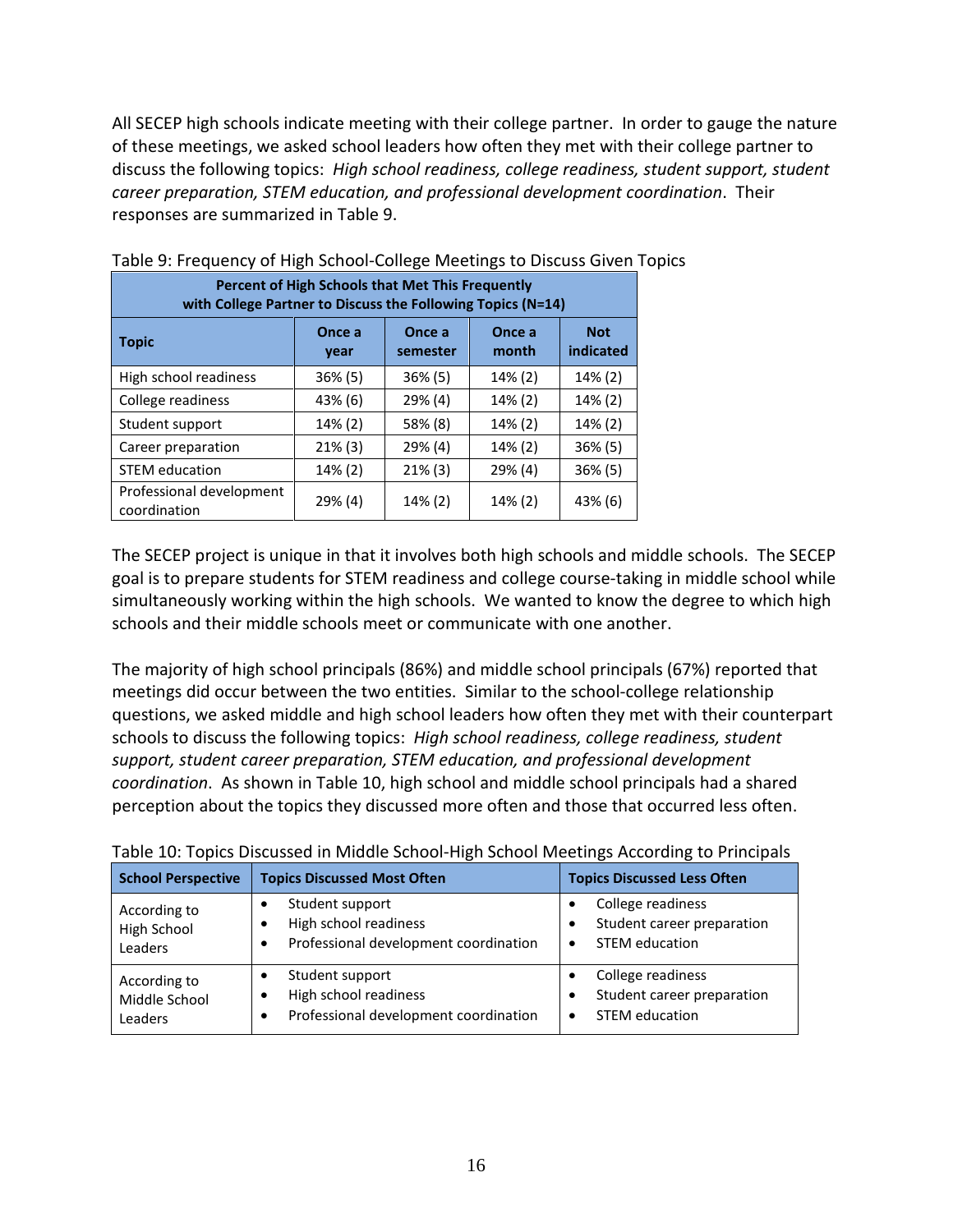## **Professional Development Needs**

Professional development is at the heart of the SECEP project. For the most part, schools have monthly professional development meetings, with many also reporting weekly professional development meetings as well as cluster group meetings by department.

When asked to reflect on their greatest need for professional development tied to STEM and Early College, the majority of the middle school principals who were surveyed identified a need to understand what STEM means and coordinating alignment and integration across subjects. The same areas were noted by the high school principals, in addition to assistance with instructional strategies, as well as understanding data and assessment. Comments from the SECEP principals were classified into four topics and are summarized in Table 11.

| <b>Topic</b>                                                                          | <b>Percent of Middle Schools</b><br>indicating PD need<br>$(N=12)$ | <b>Percent of High Schools</b><br>indicating PD need<br>$(N=14)$ |
|---------------------------------------------------------------------------------------|--------------------------------------------------------------------|------------------------------------------------------------------|
| Curriculum coordination, integration,<br>alignment with STEM (e.g. STEM definition)   | $50\%$ (6)                                                         | 43% (6)                                                          |
| Instructional strategies (e.g. inquiry,<br>interdisciplinary, real world application) | $25\%$ (3)                                                         | 43% (6)                                                          |
| Data understanding and analysis                                                       | 0%                                                                 | 7% (1)                                                           |
| Student assessment                                                                    | 0%                                                                 | 7% (1)                                                           |
| No response                                                                           | $25\%$ (3)                                                         | 0%                                                               |

| Table 11: Analysis of Professional Development Need Responses, SECEP Schools |  |  |
|------------------------------------------------------------------------------|--|--|
|                                                                              |  |  |
|                                                                              |  |  |

Individual short answer responses from middle school and high school leaders, regarding the areas of greatest professional development need for their staff, are listed in Table 12.

|           | <b>Middle Schools</b>                    | <b>High Schools</b>                                                        |
|-----------|------------------------------------------|----------------------------------------------------------------------------|
|           | What it is and how to incorporate it     | What STEM instruction looks like<br>٠                                      |
|           | into our schedule                        | Integrating STEM across the curriculum<br>٠                                |
|           | A definition of STEM and how to          | Curriculum integration utilizing STEM                                      |
|           | integrate it into the present curriculum | Integrating curriculum, accelerating curriculum<br>$\bullet$               |
| $\bullet$ | STEM-focused professional                | Developing an aligned Math curriculum, K through 12.<br>٠                  |
|           | development, technology resources        | Curriculum alignment, project based/problem based learning<br>٠            |
|           | Integrating STEM related activities into | Instructional strategies<br>$\bullet$                                      |
|           | content areas                            | An understanding of instructional strategies and content that<br>$\bullet$ |
|           | Integrating STEM curriculum into all     | students need to be able to access                                         |
|           | areas of core content subjects           | Learning how to develop, implement inter-disciplinary                      |
|           | Building cross-curricular lessons and    | lessons                                                                    |
|           | getting all staff trained/informed       | Project based learning, Hands-on /real world applications<br>٠             |
| $\bullet$ | Training on instructional practices      | relevant to STEM courses, argument inquiry driven                          |
|           | related to STEM                          | instruction                                                                |
| $\bullet$ | Additional PD in math and science        | Inquiry based instruction, project based learning, cultural<br>$\bullet$   |
|           | instruction in Common Core Standards,    | shifts in thinking                                                         |

| Table 12: Short-Answer Responses about Professional Development Need, SECEP Schools |  |  |  |
|-------------------------------------------------------------------------------------|--|--|--|
|-------------------------------------------------------------------------------------|--|--|--|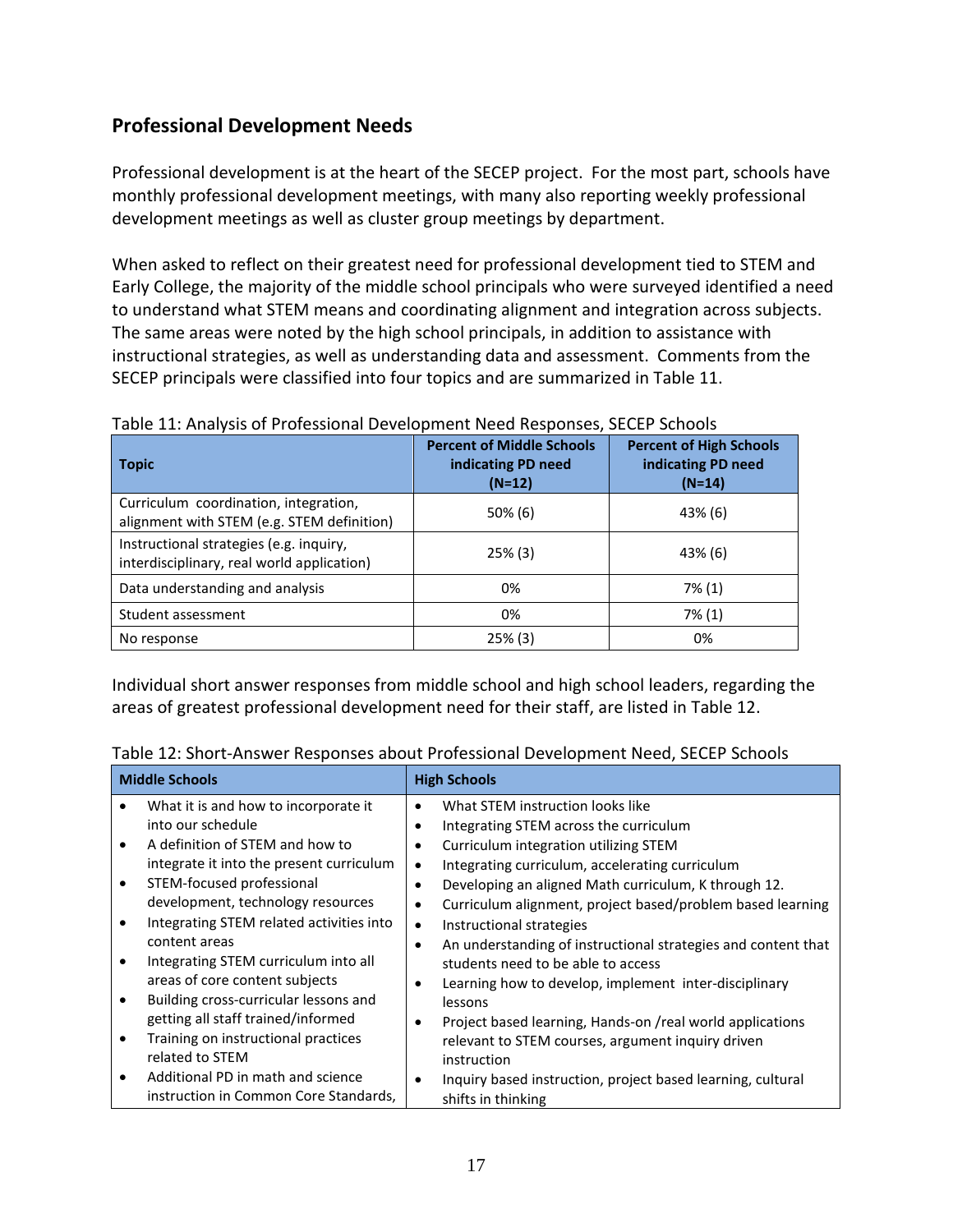| developing performance based tasks,<br>hands-on learning lessons<br>Scheduling, flexible grouping,<br>resources, lesson development/project | $\bullet$ | Coordination of curriculum among grades 7-12, teaching<br>strategies for teachers to integrate more real world examples<br>into their lessons, helping teachers integrate technology<br>Next Generation Science Standards (NGSS), ACT prep, Data |
|---------------------------------------------------------------------------------------------------------------------------------------------|-----------|--------------------------------------------------------------------------------------------------------------------------------------------------------------------------------------------------------------------------------------------------|
| ideas.                                                                                                                                      |           | Analysis<br>Assessing students                                                                                                                                                                                                                   |

## **Early Accomplishments and Challenges**

The MCNC and JFF leadership also identified some of the overall challenges and needs. For Michigan SECEP, some of the challenges and priorities tied to SECEP implementation include:

- Organizing logistical aspects such as getting the team together.
- Dealing with change in district/school leadership and positions.
- Trying to integrate STEM and Early College effectively.
- Funding concerns related to travel, equipment, and related fees.
- Addressing uneven resources across schools (e.g., stellar science labs vs non-college ready ones).

Despite some of these challenges, the MCNC leadership discussed the SECEP "momentum" and "excitement," and the increased collaboration across schools and organizations.

*A few people wrote the SECEP proposal but now people are talking about it and knowing it. There's cross pollination among the districts and relationships with the colleges. And we're getting the word out [about STEM Early College] at the state level.* 

*The way we're working inter-institutionally – NCREST, TC, MCNC, Michigan Development of Education, etc. makes the technical assistance much deeper; research-based findings rather than gut feelings. This all helps to move districts faster. And that it's a group thing, and another state is doing this. We're not in it alone.* 

For the Bridgeport SECEP team, some of the challenges and priorities tied to SECEP implementation include:

- Building a culture of high expectations and college and career readiness.
- Dealing with change in district/school leadership and positions.
- History of low achievement and high poverty among students.
- A need for stronger relationships between the district and postsecondary institutions.
- Strengthening instructional leadership and pedagogy.

The JFF leaders/coaches, together with the Bridgeport district leadership and school principals, are aiming to bring STEM and Early College design aspects together in a more explicit way, through regular communication and collaboration, ongoing support, and thinking differently about STEM.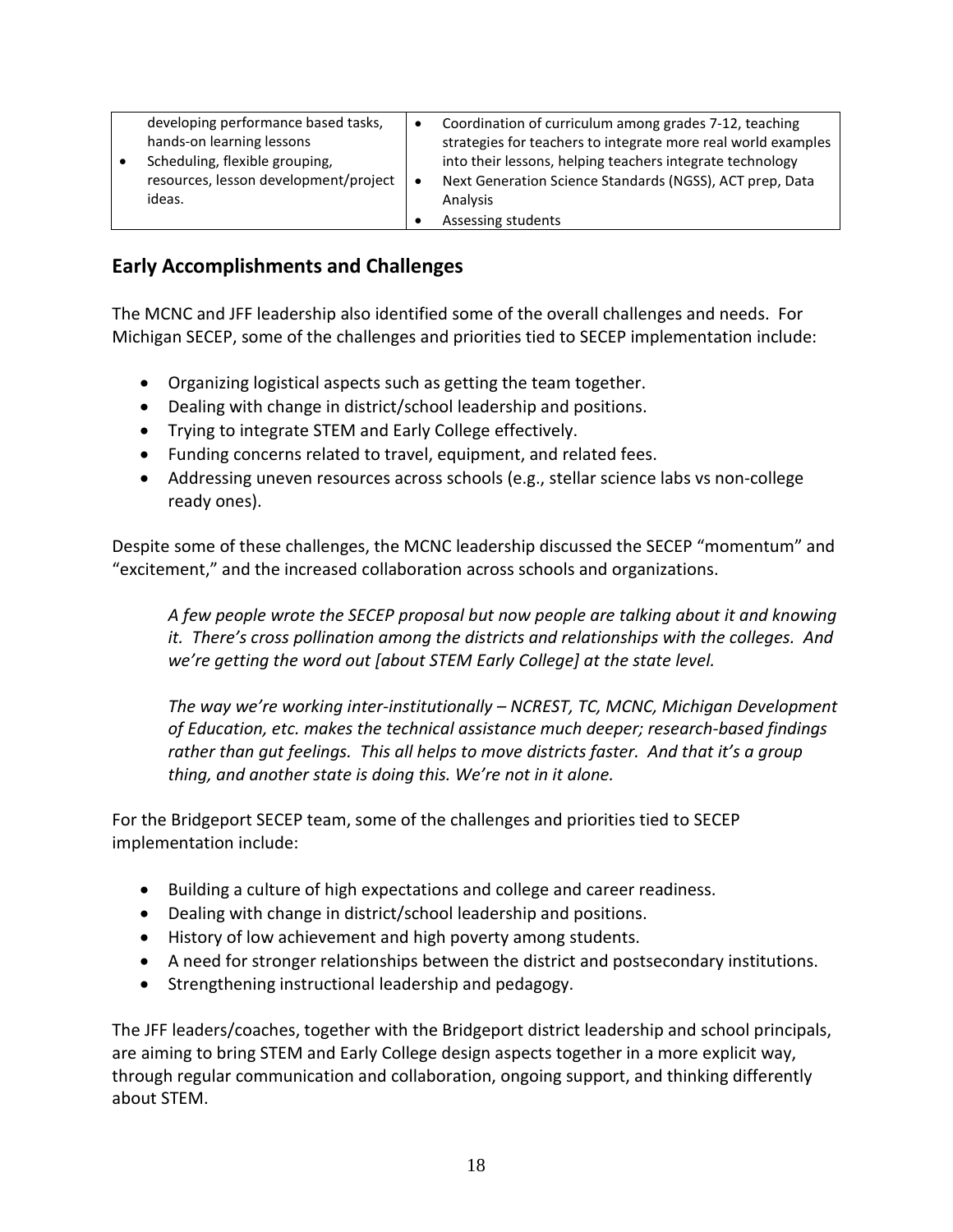*Led by the former Bridgeport mayor, a consortium of the colleges had been developed by the previous district superintendent. However it was unclear whether the group was still intact. Under the new Bridgeport school district leadership, a council of higher education partners and districts representatives is being planned to increase communication and coordination for college readiness and course-taking for high school students.* 

*Everybody thinks they are familiar with STEM, that it's just science and math courses, and using technology. It's more about problem solving in these areas. A project-based approach is STEM – that's what we have to be sure to integrate into the STEM program. That's the key to success for teachers and students.* 

Early accomplishments for the SECEP project, as identified by district coordinators, emphasized the value of collaborating across multiple organizations, re-visiting the importance of course sequencing in relation to college readiness, and having relevant and targeted conversations about student achievement.

*Some of the biggest successes, I would say, is forcing them to have these conversations… seeking ways to improve math and science, including professional development, looking at a more cohesive program between middle schools and high schools, and including colleges in that conversation. Schools made new associations with colleges.* 

*The fact that the schools are willing to take this on and really re-visit the sequence of courses… once the mission became clear to get students college-ready by their junior year, the new sequencing of courses, it has proven to be received in positive ways by the teachers. I think this will be successful, things will be taken down to junior high more so than in the past.*

*The biggest successes are getting some of the right people into the room and having some very intentional conversations, getting them to really look at data and what that says of their current performance… [school leaders/teachers] were very humbled to see how low the students' math performance is.*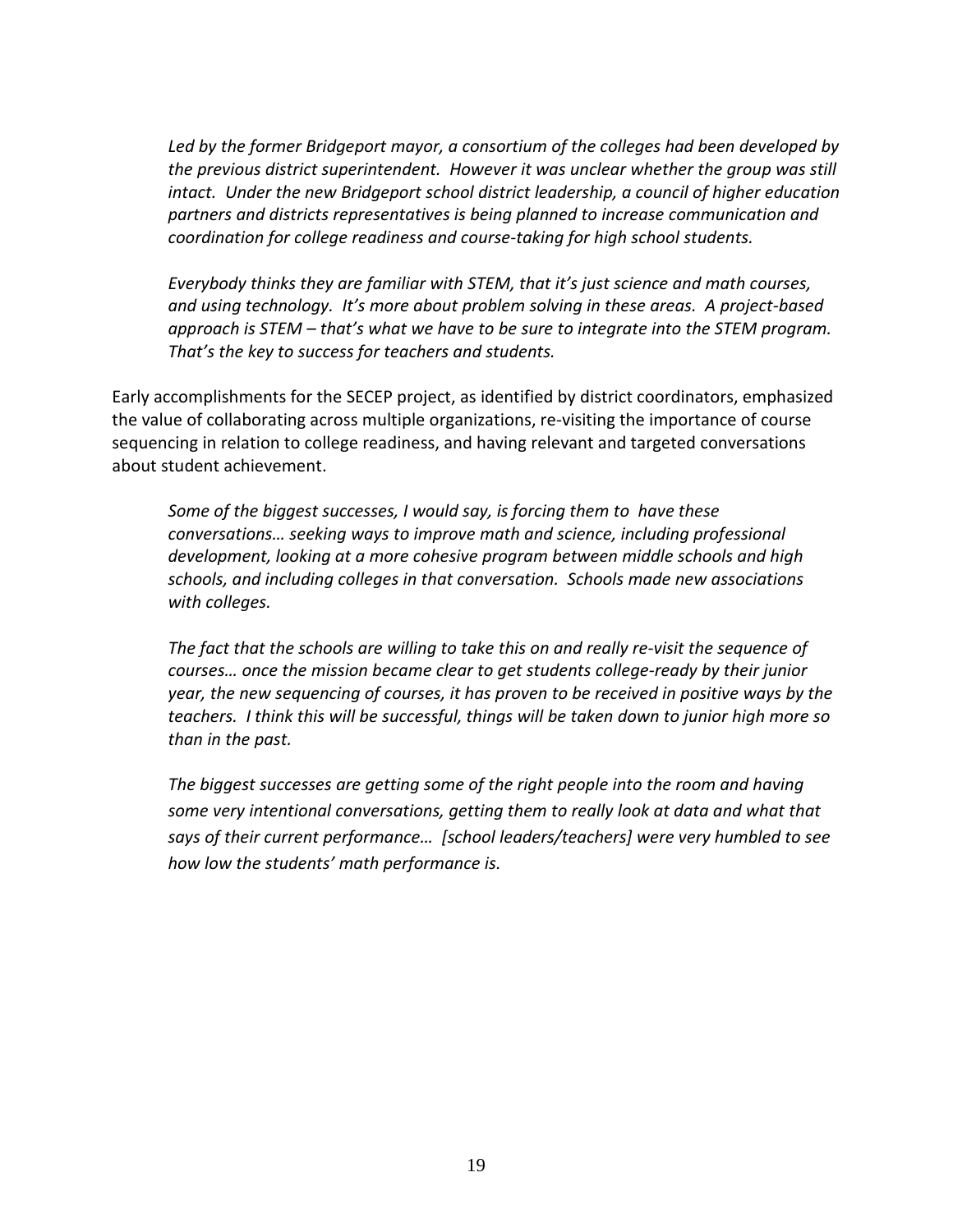## **References**

ACT. (2014). The Condition of STEM 2014, National. Washington, DC: ACT, Inc.

Allensworth, E. & Easton, J. (2007). What Matters for Staying on Track and Graduating in Chicago Public High Schools. Chicago: Consortium on Chicago School Research.

Balfanz, R., & Byrnes, V. (2013). Meeting the Challenge of Combating Chronic Absenteeism: Impact of the NYC Mayor's Interagency Task Force on Chronic Absenteeism and School Attendance and Its Implications for Other Cities. Baltimore, MD: Johns Hopkins School of Education.

Connecticut State Department of Education. Connecticut Education Data and Research. [www.ct.gov](http://www.ct.gov/)

Michigan Department of Education. Michigan Center for Educational Performance and Information (CEPI). [www.michigan.gov](http://www.michigan.gov/)

NCREST. (2014). STEM Early College Expansion Partnership i3 Grant Proposal. New York: National Center for Restructuring Education, Schools and Teaching.

U.S. Department of Education, Institute of Education Sciences, National Center for Education Statistics. Identification of Rural Locales. [http://nces.ed.gov/ccd/rural\\_locales.asp](http://nces.ed.gov/ccd/rural_locales.asp)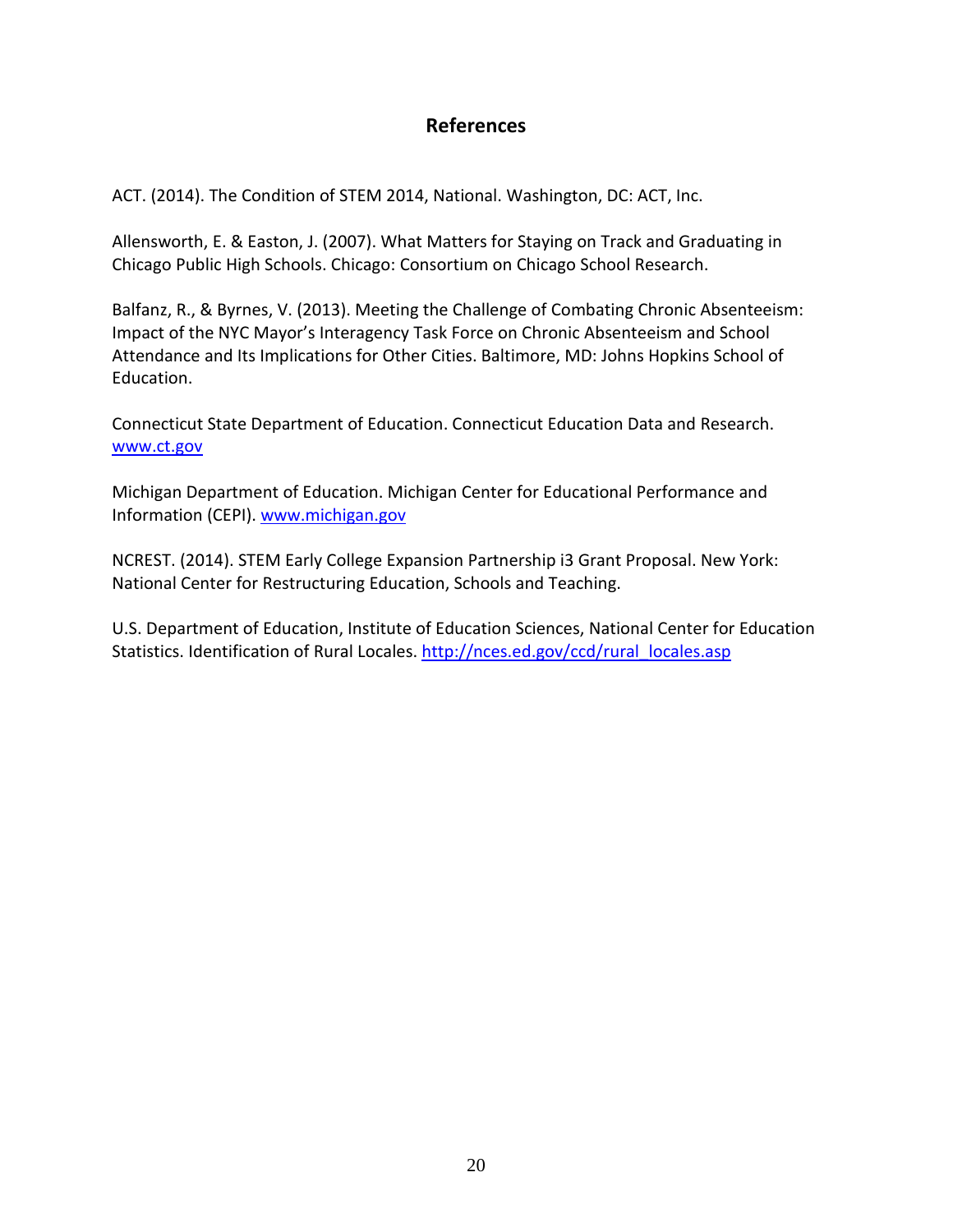|                            |                                              | <b>School Information</b> |          |                       |              | <b>Student Demographics</b>         |                   |                   |            |                |                                                                                   |
|----------------------------|----------------------------------------------|---------------------------|----------|-----------------------|--------------|-------------------------------------|-------------------|-------------------|------------|----------------|-----------------------------------------------------------------------------------|
| District/ISD               | <b>High School</b>                           | <b>Type</b>               | Grlvl    | <b>Enroll</b><br>ment | <b>White</b> | Non-White*                          | Free/Red<br>Lunch | <b>Spec</b><br>Ed | <b>ELL</b> | Locale         | Feeder<br><b>Middle Schools</b>                                                   |
| Delta-                     | Bark River-Harris Jr/Sr HS                   | MS+HS                     | $7 - 12$ | 315                   | 88%          | 12%                                 | 50%               | 8%                | < 5%       | Rural: Remote  | Same school                                                                       |
| Schoolcraft                | 2.<br>Escanaba Area Public HS                | <b>HS</b>                 | $9 - 12$ | 766                   | 92%          | 8%                                  | 34%               | 10%               | < 5%       | Town: Remote   | Escanaba JHS                                                                      |
| Michigan                   | <b>Gladstone Area HS</b><br>3.               | <b>HS</b>                 | $9 - 12$ | 456                   | 89%          | 11%                                 | 33%               | 11%               | < 5%       | Town: Remote   | Gladstone Area MS                                                                 |
|                            | Nah Tah Wahsh<br>4.<br>Public School Academy | ES+MS<br>$+HS$            | $K-12$   | 171                   | 39%          | 61%<br>(60% AMIND)                  | 91%               | 19%               | < 5%       | Not available  | Same school                                                                       |
| Genesee<br>Michigan        | Carman-Ainsworth HS<br>5.                    | <b>HS</b>                 | $9 - 12$ | 1483                  | 31%          | 69%<br>(57% BL, 3% ASN)             | 62%               | 15%               | < 5%       | Suburb: Large  | Carman-Ainsworth MS                                                               |
|                            | Clio Area HS<br>6.                           | <b>HS</b>                 | $9 - 12$ | 940                   | 94%          | 6%                                  | 44%               | 10%               | < 5%       | Suburb: Large  | Carter MS                                                                         |
| Lapeer<br>Michigan         | 7.<br>Almont HS                              | <b>HS</b>                 | $9 - 12$ | 517                   | 96%          | 5%<br>(4% HSP)                      | 21%               | 10%               | < 5%       | Rural: Fringe  | Almont MS                                                                         |
|                            | Dryden Jr/Sr HS<br>8.                        | MS+HS                     | $7 - 12$ | 323                   | 96%          | 4%                                  | 33%               | 10%               | < 5%       | Rural: Distant | Same school                                                                       |
|                            | Imlay City HS<br>9.                          | <b>HS</b>                 | $9 - 12$ | 635                   | 77%          | 23%<br>(19% HSP, 3% ASN)            | 45%               | 8%                | $<$ 5%     | Town: Distant  | Imlay City MS                                                                     |
|                            | 10. North Branch HS                          | <b>HS</b>                 | $9 - 12$ | 763                   | 95%          | 5%                                  | 38%               | 9%                | < 5%       | Rural: Distant | North Branch MS                                                                   |
| Washtenaw<br>Michigan      | 11. AC Tech                                  | <b>HS</b>                 | $9 - 12$ | 574                   | 23%          | 77%<br>(68% BL, 5% HSP)             | 36%               | 21%               | < 5%       | Suburb: Large  | <b>Ypsilanti Community</b><br>Middle School,<br>Washtenaw Intl.<br>Middle Academy |
|                            | 12. STEMM Academy                            | <b>HS</b>                 | $9 - 12$ | 202                   | 25%          | 75%<br>(66% BL, 6% HSP)             | 34%               | 20%               | < 5%       | Suburb: Large  |                                                                                   |
|                            | 13. Ypsilanti New Tech HS                    | <b>HS</b>                 | $9 - 12$ | 322                   | 28%          | 72%<br>(61% BL, 7% HSP)             | 46%               | 18%               | < 5%       | Suburb: Large  |                                                                                   |
| Bridgeport,<br>Connecticut | 14. Bassick HS                               | <b>HS</b>                 | $9 - 12$ | 1,114                 | 6%           | 94%<br>(45% BL, 45% HSP,<br>4% ASN) | >95%              | 15%               | 15%        | City: Midsize  | -Cesar Batalla MS<br>-Geraldine Johnson MS                                        |
|                            | 15. Central HS                               | <b>HS</b>                 | $9 - 12$ | 1,838                 | 11%          | 89%<br>(45% BL, 39% HSP,<br>3% ASN) | >95%              | 11%               | 9%         | City: Midsize  | -Blackham MS<br>-John Winthrop MS                                                 |
|                            | 16. Harding HS                               | <b>HS</b>                 | $9 - 12$ | 1,105                 | 6%           | 94%<br>(42% BL, 52% HSP)            | >95%              | 15%               | 23%        | City: Midsize  | -Read MS<br>-Jettie Tisdale MS                                                    |

## **Appendix A SECEP High Schools – Enrollment Table, 2013-14**

\*Non-White Race/ethnicity percentages specified for values at 3% or higher.

\*\*SpecEd: 2012-13 data used for Connecticut schools; 2013-14 data were not available.

Data sources: Connecticut State Department of Education - Connecticut Education Data and Research www.ct.gov, Michigan Center for Educational Performance and Information (CEPI) www.michigan.gov. For locale information: U.S. Department of Education, Institute of Education Sciences, National Center for Education Statistics (NCES).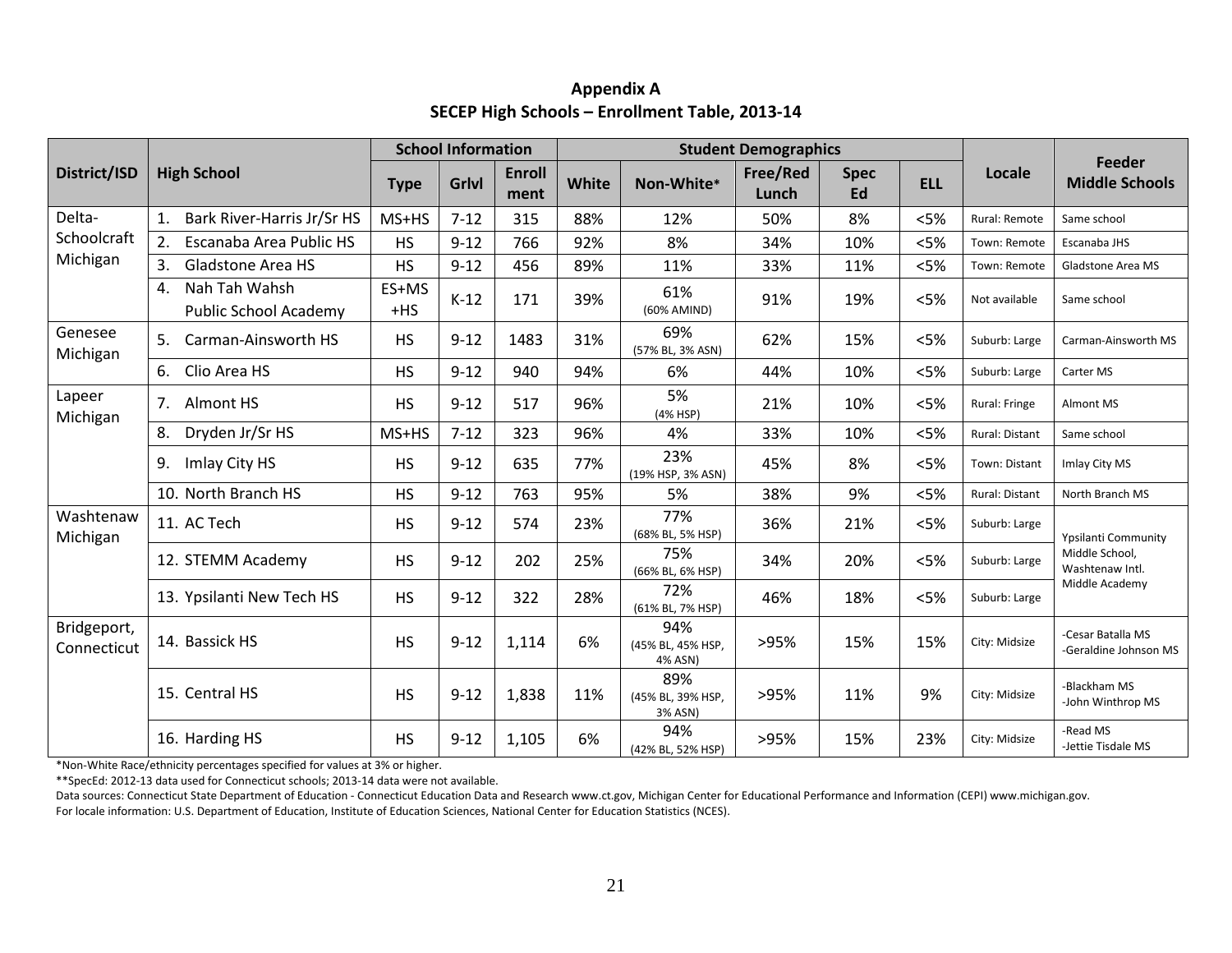|                            |                                          | <b>School Information</b> |             |                       |       | <b>Student Demographics</b>      |                   |                       |            |                |                                           |
|----------------------------|------------------------------------------|---------------------------|-------------|-----------------------|-------|----------------------------------|-------------------|-----------------------|------------|----------------|-------------------------------------------|
| District/ISD               | <b>Middle School</b>                     | <b>Type</b>               | Grlvl       | <b>Enroll</b><br>ment | White | Non-White*                       | Free/Red<br>Lunch | <b>Spec</b><br>$Ed**$ | <b>ELL</b> | Locale         | <b>Feeding into</b><br><b>High School</b> |
| Delta-<br>Schoolcraft      | 1. Bark River-Harris                     | MS+HS                     | $7 - 12$    | 315                   | 92%   | 8%<br>(5% AMIND, 5% other)       | 50%               | 8%                    | < 5%       | Rural: Remote  | Same school                               |
| Michigan                   | 2. Escanaba Area                         | <b>MS</b>                 | $7 - 8$     | 375                   | 91%   | 9%<br>(5% AMIND)                 | 45%               | 13%                   | 0%         | Town: Remote   | Escanaba HS                               |
|                            | 3.<br>Gladstone Area                     | <b>MS</b>                 | $6 - 8$     | 353                   | 89%   | 11%<br>(9% AMIND)                | 45%               | 13%                   | 0%         | Town: Remote   | Gladstone Area HS                         |
|                            | Nah Tah Wahsh<br>4.                      | ES+MS+<br>HS              | $K-12$      | 171                   | 53%   | 47%<br>(44% AMIND, 3% other)     | 91%               | 19%                   | < 5%       | Rural: Remote  | Same school                               |
| Genesee<br>Michigan        | Carman-Ainsworth                         | <b>MS</b>                 | $6 - 8$     | 1052                  | 35%   | 65%<br>(51% BL,5% HSP,7% other)  | 74%               | 15%                   | 1%         | Suburb: Large  | Carman-Ainsworth<br>HS                    |
|                            | 6.<br>George R. Carter                   | <b>MS</b>                 | $5 - 8$     | 994                   | 94%   | 6% (3% HSP)                      | 51%               | 8%                    | <1%        | Suburb: Large  | Clio Area HS                              |
|                            | 7.<br>Almont                             | <b>MS</b>                 | $5 - 8$     | 499                   | 95%   | 5% (4% HSP)                      | 21%               | 10%                   | 1%         | Rural: Fringe  | Almont HS                                 |
| Lapeer<br>Michigan         | 8.<br>Dryden                             | MS+HS                     | $7 - 12$    | 323                   | 96%   | 4% (4% HSP)                      | 38%               | 11%                   | 0%         | Rural: Distant | Same school                               |
|                            | 9. Imlay City                            | <b>MS</b>                 | $6-8$       | 505                   | 76%   | 24% (22% HSP, 2% other)          | 55%               | 9%                    | 7%         | Town: Distant  | Imlay City HS                             |
|                            | 10. North Branch Area                    | <b>MS</b>                 | $7 - 8$     | 378                   | 92%   | 8% (6% HSP)                      | 46%               | 14%                   | 0%         | Rural: Distant | North Branch HS                           |
| Washtenaw<br>Michigan      | 11. Washtenaw Intl.<br>Middle Academy    | <b>MS</b>                 | $5-8$       | 168                   | 32%   | 68%<br>(52% BL, 9% HSP, 5%ASN)   | 51%               | 7%                    | < 5%       | Suburb: Large  | Ypsilanti New Tech<br>HS; STEMM           |
|                            | 12. Ypsilanti Community<br>Middle School | <b>MS</b>                 | $5 - 8$     | 762                   | 24%   | 76%<br>(67% BL, 6% HSP)          | 77%               | 24%                   | < 5%       | Suburb: Large  | Academy;<br>University HS                 |
| Bridgeport,<br>Connecticut | 13. Read                                 | ES+MS                     | PK-8        | 839                   | 10%   | 90%<br>(39% BL, 48% HSP)         | >95%              | 11%                   | 9%         | City: Midsize  | North Branch HS                           |
|                            | 14. Cesar Batalla                        | ES+MS                     | PK-8        | 1117                  | 4%    | 96%<br>(21% BL.70% HSP.5% ASN)   | >95%              | 11%                   | 37%        | City: Midsize  | <b>Bassick HS</b>                         |
|                            | 15. Blackham                             | ES+MS                     | PK-8        | 1124                  | 16%   | 84%<br>(30% BL,48% HSP,5% ASN)   | >95%              | 11%                   | 13%        | City: Midsize  | Central HS                                |
|                            | 16. Winthrop                             | ES+MS                     | K-8         | 685                   | 27%   | 63%<br>(34% BL, 32% HSP, 6% ASN) | >95%              | 6%                    | < 5%       | City: Midsize  | Central HS                                |
|                            | 17. Jettie S. Tisdale                    | ES+MS                     | PK-8        | 655                   | 3%    | 97%<br>(53% BL, 42% HSP)         | >95%              | 21%                   | 2%         | City: Midsize  | Harding HS                                |
|                            | 18. Geraldine Johnson                    | ES+MS                     | <b>PK-8</b> | 833                   | 7%    | 93%<br>(30% BL,58% HSP,4% ASN)   | >95%              | 13%                   | 16%        | City: Midsize  | <b>Bassick HS</b>                         |

**Appendix B SECEP Middle Schools – Enrollment Table, 2013-14**

\*Non-White Race/ethnicity percentages specified for values at 3% or higher.

\*\*SpecEd: 2012-13 data used for Connecticut schools; 2013-14 data were not available.

Data sources: Connecticut State Department of Education - Connecticut Education Data and Research www.ct.gov, Michigan Center for Educational Performance and Information (CEPI) www.michigan.gov. For locale information: U.S. Department of Education, Institute of Education Sciences, National Center for Education Statistics (NCES).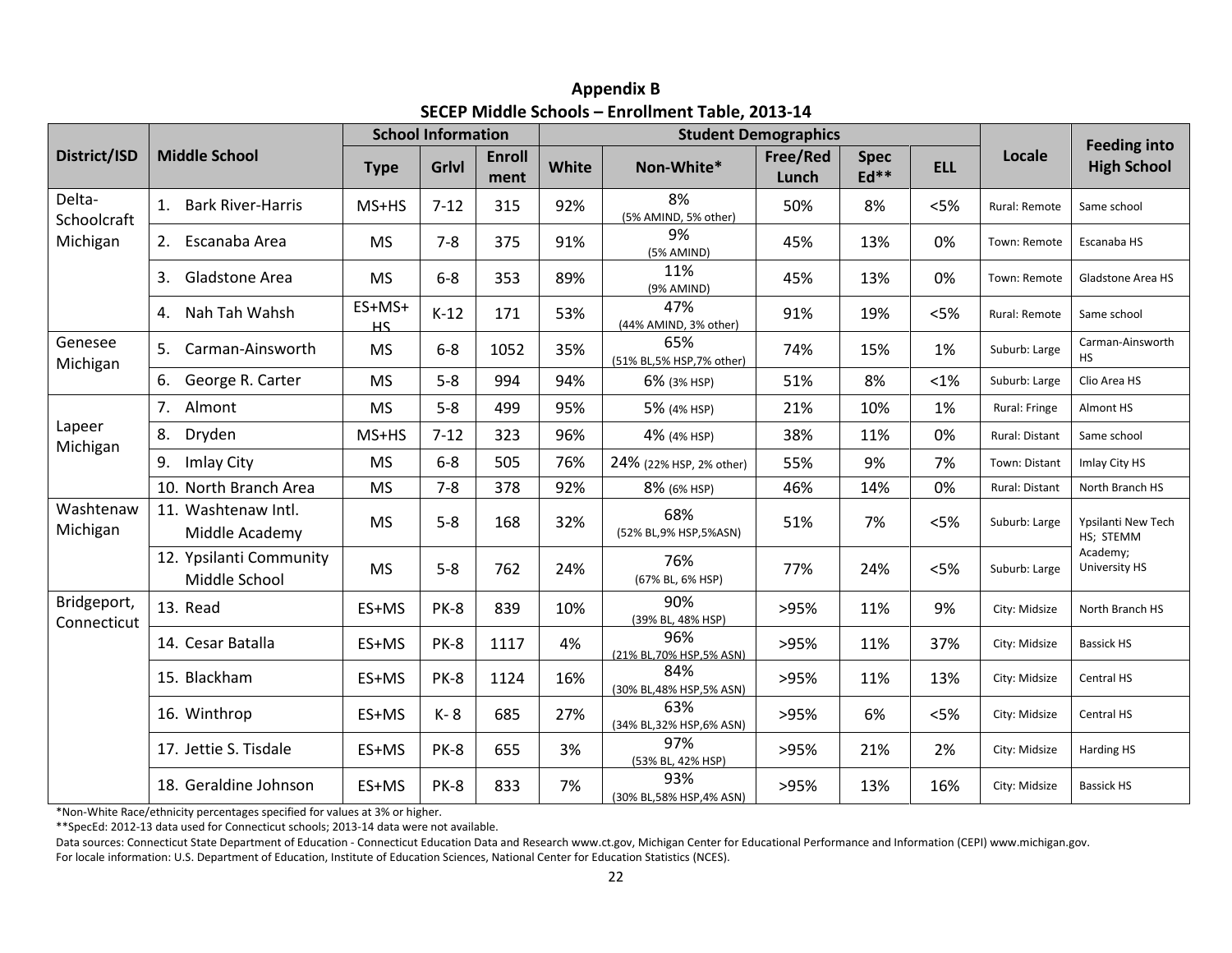#### **Appendix C**

#### **Assessment Data – SECEP Middle Schools**



#### **Michigan Educational Assessment Program (MEAP) Grade 8 – Percent of Students Proficient or Above, 2013-14**

State level: Michigan - Reading (73%), Math (34%), Science (20%)

#### **Bridgeport, Connecticut Mastery Test (CMT) Grade 8 – Percent of Students At or Above Proficiency, 2012-13**



State level: Connecticut - Reading (86%), Math (86%), Science (77%)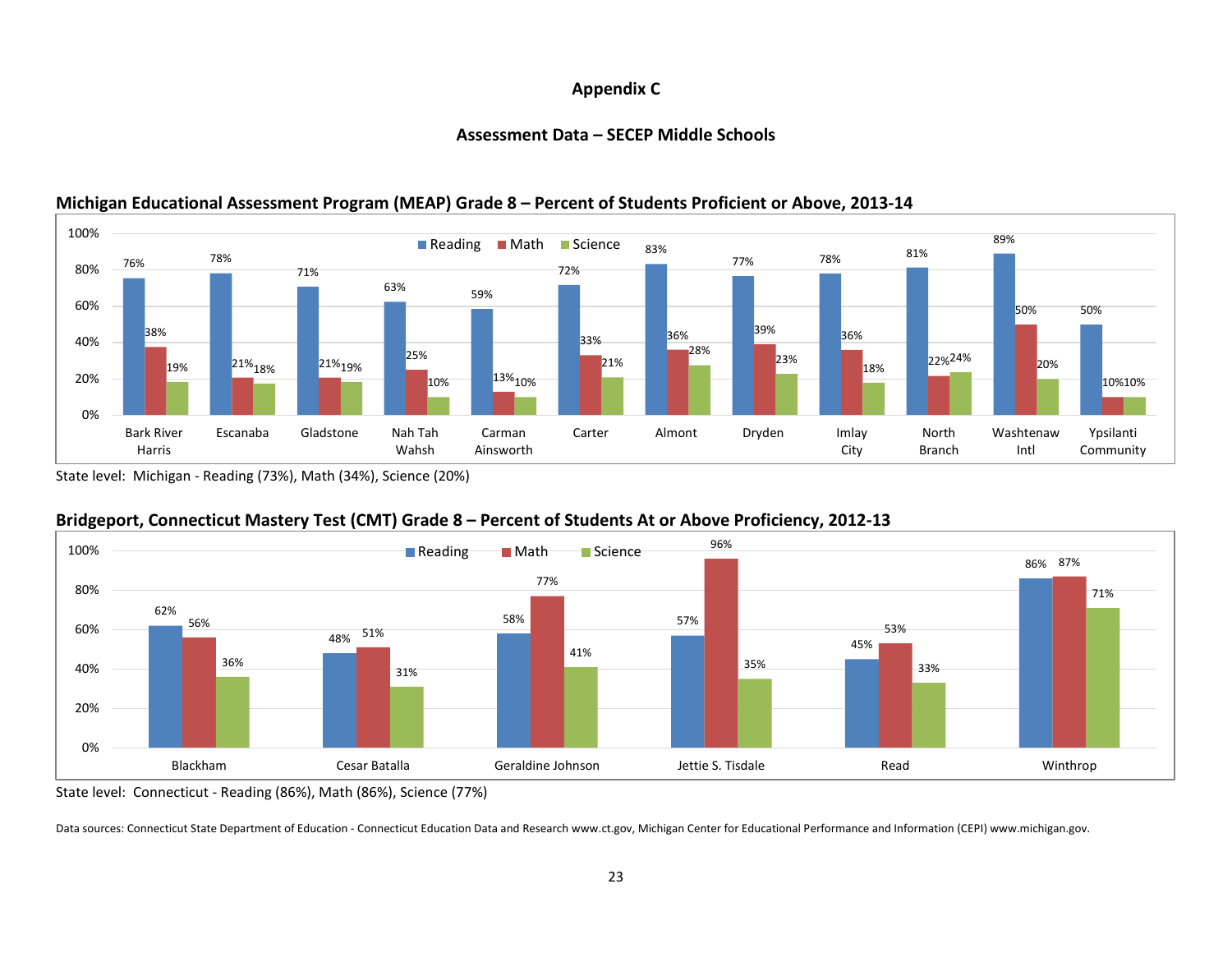#### **Appendix D**

#### **Assessment Data – Michigan SECEP High Schools**

#### 61% 75% 66% 10%10%10% 13% 45% 55% 65% 60% 57% 57% 28%  $10\%10\% \quad \frac{15\%13\%11\%}{10\%10\%} \quad 10\%10\%$ 37% 29% 27% 36% 27% 29% 20% 25% 30% 32% 20%<sup>22%</sup> 20% 28% 29% 27% 42% 13% 13% 0% 20% 40% 60% 80% 100% Bark River-Harris Escanaba Gladstone Nah Tah Wahsh Carman-Ains Clio Almont Dryden Imlay City North Branch AC Tech STEMM Academy Ypsilanti NT Reading Math Science

#### **Michigan Merit Exam (MME), Grade 11 – Percent of Students Proficient or Above, 2013-14**

State level: Michigan - Reading (59%), Math (29%), Science (28%)



### **Michigan Schools – Average ACT Composite Score, 2013-14**

State level: Michigan (19.8)

Data source: Michigan Center for Educational Performance and Information (CEPI) www.michigan.gov.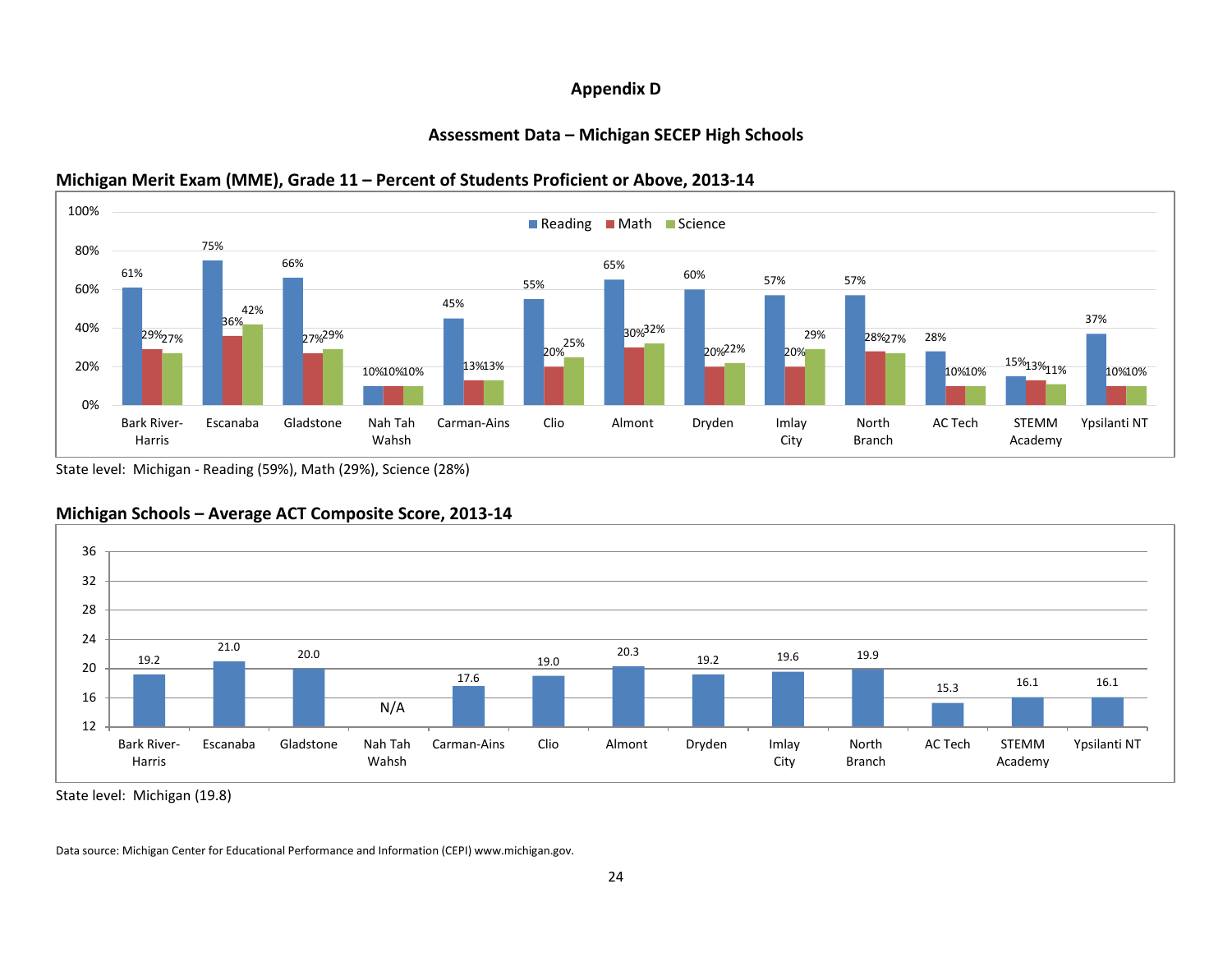### **Appendix E**

#### **Assessment Data – Bridgeport SECEP High Schools**

#### **Bridgeport CAPT Exam Grade 10 – Percent of Students At or Above Proficiency, 2012-13**



State level: Connecticut – Reading (49%), Writing (89%), Math (79%), Science (82%)



#### **Bridgeport Schools – SAT Combined Average Score, Class of 2014**

State level: Connecticut (1,525)

Data source: Connecticut State Department of Education - Connecticut Education Data and Research www.ct.gov.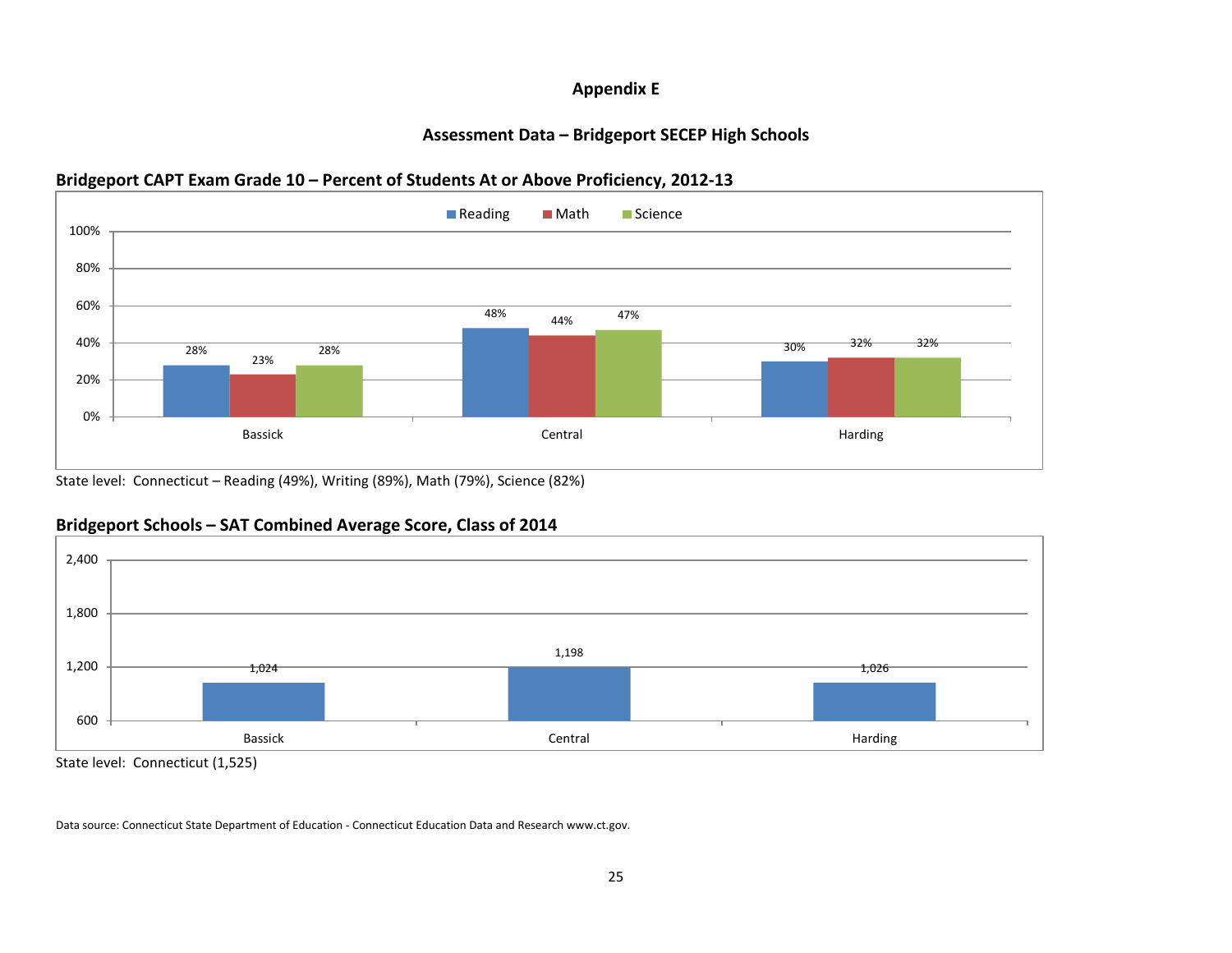#### **Appendix F**

#### **Graduation Rate – SECEP High Schools**



#### **4-year Graduation Rate, 2014 Cohort\***

State level: Michigan (79%), Connecticut (87%)

*\** Cohort is defined as group of students who started ninth grade for the first time and are expected to graduate in four years.

#### **"Graduation Rate" Definition:**

The four-year cohort graduation rate is calculated by tracking an individual cohort, or group of students, from their initial entrance into Grade 9 through to graduation. The four-year cohort graduation rate represents the percentage of students who earn a standard high school diploma within four years. It accounts for students who transfer in and out of the district, who leave school permanently, who leave school during one school year and return in another, or who are retained in a grade but stay in school and graduate later than their original classmates. The number of "on-track graduated" students is used as the numerator and divided by the total *count of all cohort status categories (on-track graduated, other completer, off-track continuing, dropout).*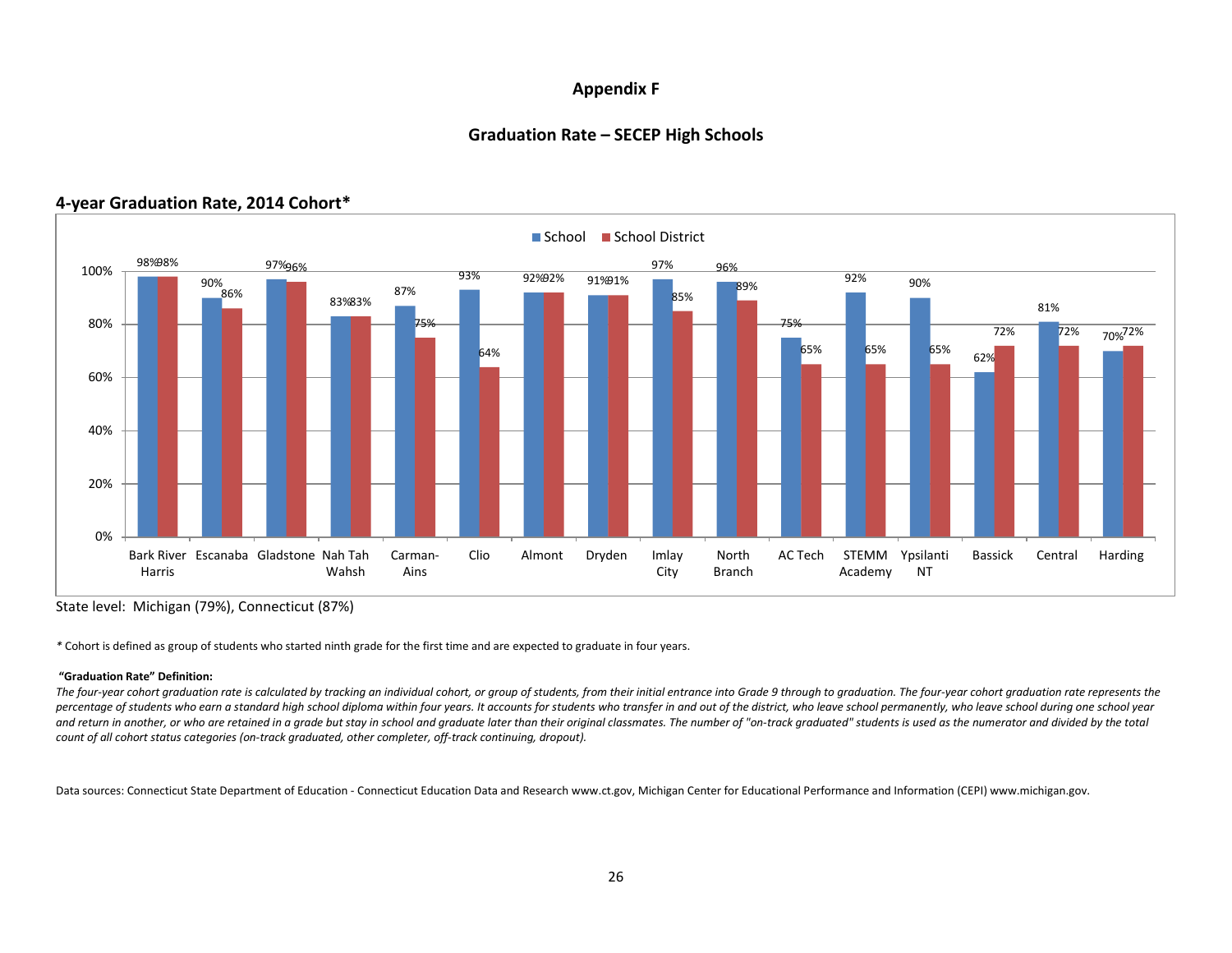#### **Appendix G**

#### **Dropout Rate – SECEP High Schools**

#### **4-year Dropout Rate – Michigan, 2014 Cohort & Bridgeport, 2012 Cohort\***



State level: Michigan (10%), Connecticut (2%)

*\** Cohort is defined as group of students who started grade 9 for the first time and are expected to graduate in four years.

#### **"Dropout Rate" Definition:**

There is no national standard for calculating cohort four-year dropout rates. Michigan has chosen to maintain consistency by using the guidelines provided by the National Governors Association and the United States Department of Education to calculate this rate. In Michigan, for example, the 2014 cohort four-year dropout rate is calculated by tracking individual students who first enrolled in ninth grade during the 2010-11 school yea *(assigned to the 2014 cohort) and left high school permanently at any time during the four-year period prior to completion or whose whereabouts are unknown. The number of "dropouts" is used as the numerator and is divided by the total count of all status categories (on-track graduated, other completer, off-track continuing, dropout). Connecticut also follows the guidelines provided by the United States Department of Education.*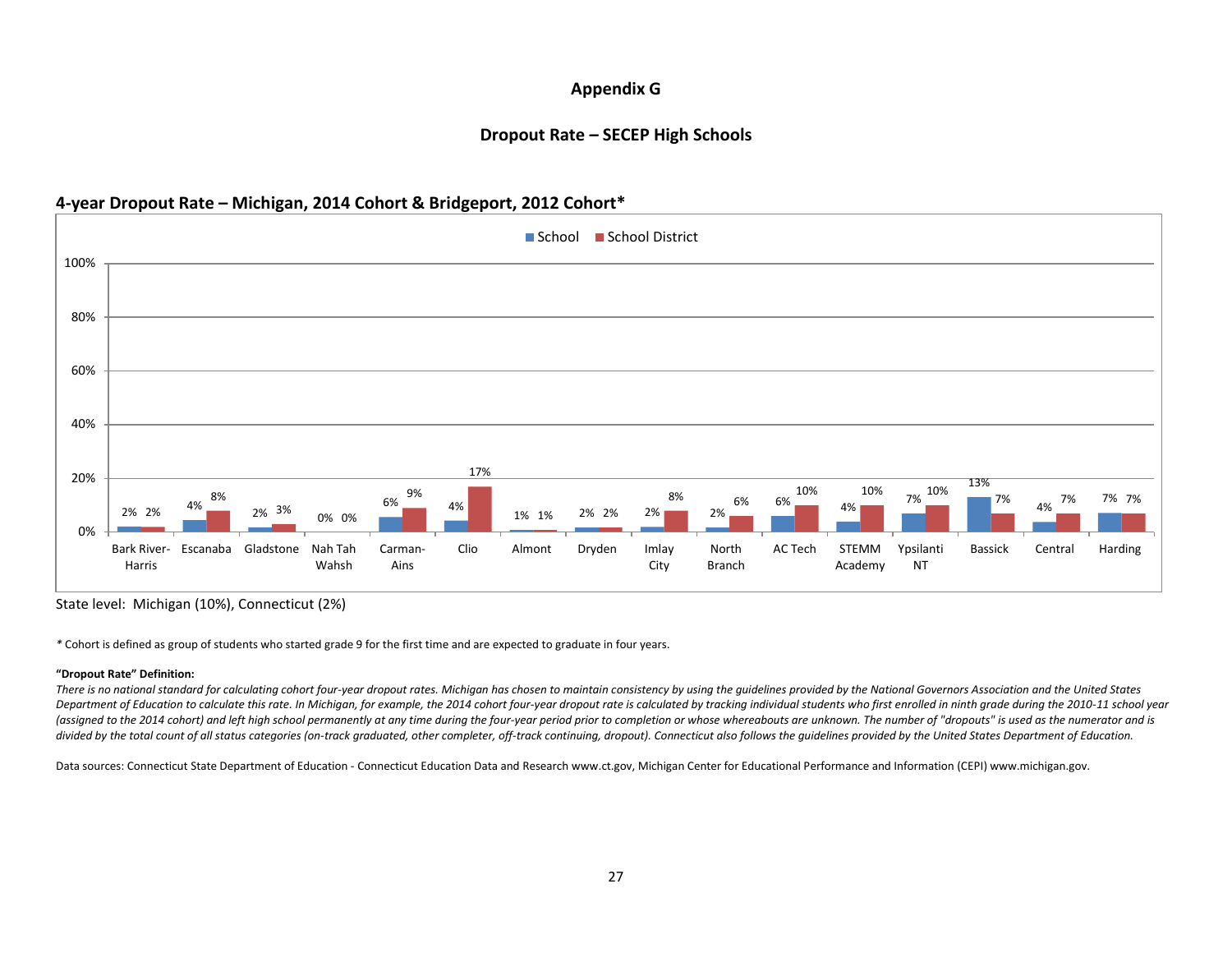#### **Appendix H**

#### **Attendance and Chronic Absenteeism – SECEP High Schools**



#### **High School Attendance and Chronic Absenteeism Rates – Michigan, 2013-14 & Bridgeport, 2012-13**

#### **"Attendance Rate" Definitions:**

Michigan: The Michigan Center for Educational Performance and Information (CEPI) asks that attendance be reported for all school days where the student attends all or part of the school day. Local school districts report *absences differently for their school districts, so you may see discrepancies in attendance rates between schools.*

Connecticut: School Overall Attendance Rate/ Average daily Attendance (ADA) = the percentage of a school or district's overall student population that are physically present in school on any given day. This measure is not *based on an individual student's attendance rate.* 

#### **"Chronic Absenteeism" Definitions:**

Michigan: The U.S. Department of Education defines students as chronically absent if they have missed more than ten days of school within a given school year. Though the U.S. Department of Education defines truancy as *more than ten unexcused absences, these charts do not differentiate between excused and unexcused absences.*

Connecticut: District/School Chronic Absenteeism Rate = A measure of how many students miss at least 10 percent of days enrolled for any reason including excused and unexcused absences and days absent due to out of *school suspensions served.*